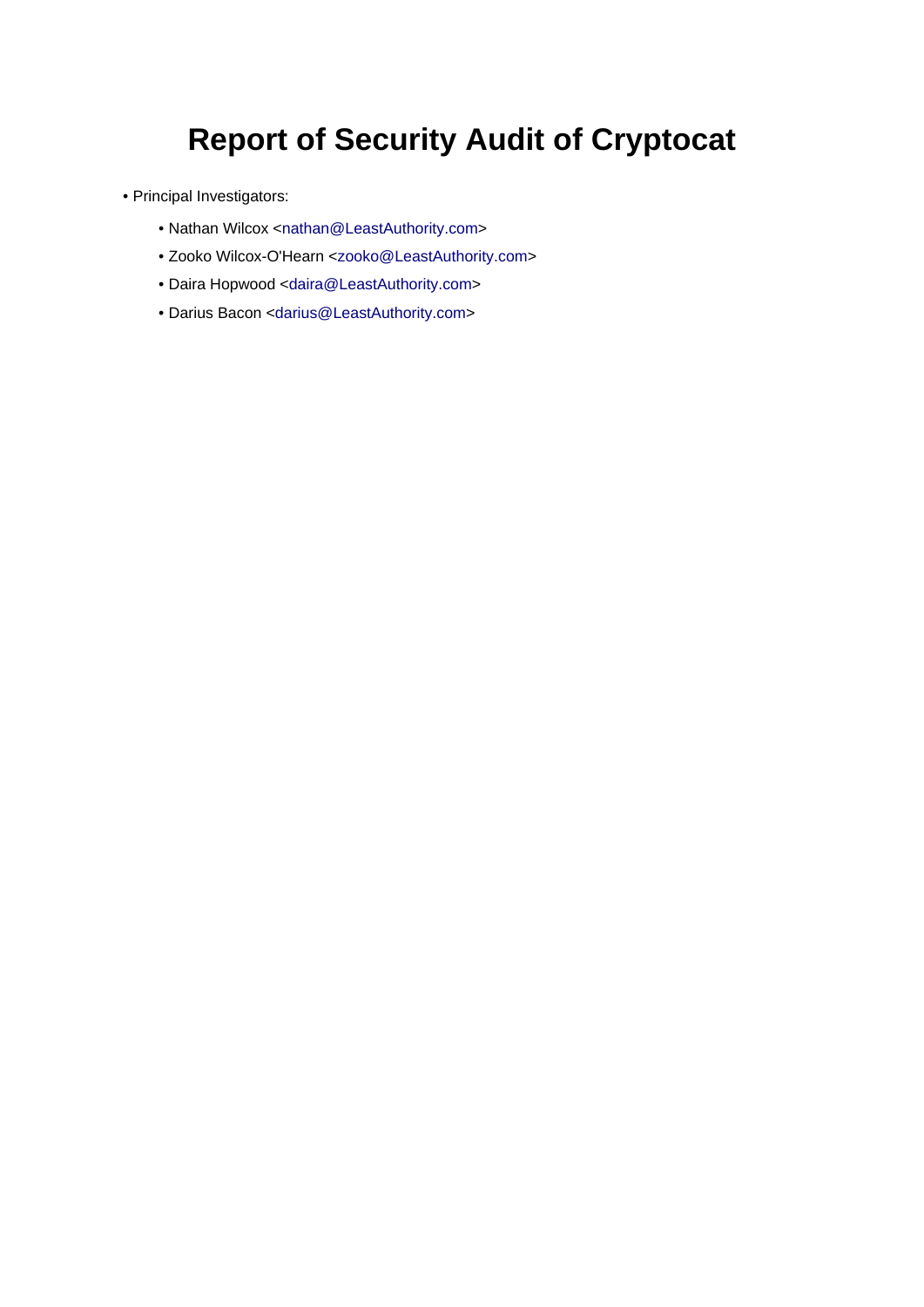# **Contents**

| <b>Overview</b>                                                                                          | $\overline{2}$ |
|----------------------------------------------------------------------------------------------------------|----------------|
| <b>Audit Scope</b>                                                                                       | 3              |
| Coverage                                                                                                 | 3              |
| <b>Target Code and Revision</b>                                                                          | 3              |
| <b>Findings</b>                                                                                          | 4              |
| Issue A. Disclosure of File Contents Due to Re-use Of Key and IV                                         | 4              |
| Issue B. Integrity Key and IV Reuse in File Transfer                                                     | 6              |
| Mitigation for Issues A and B                                                                            | 7              |
| Remediation for Issues A and B                                                                           | 7              |
| Versioning                                                                                               | $\overline{7}$ |
| Generate per-file keys                                                                                   | 8              |
| New standard file transfer protocol                                                                      | 8              |
| Issue C. Substitution of File Contents By Hijacking Entry in User Interface                              | 9              |
| Issue D. File Name, Mimetype, and Size Lack Confidentiality                                              | 11             |
| Issue E. You Log Out, Attacker Logs in with the same Nickname, Your Friend Thinks<br>The Attacker is You | 12             |
| Issue F. Nicknames Can Be Invisibly Reassigned                                                           | 14             |
| Issue G. Capture of Sent Messages by Nickname Change                                                     | 15             |
| <b>Issues Without Known Exploits</b>                                                                     | 17             |
| <b>CTR-mode Overflow</b>                                                                                 | 17             |
| <b>Future Work</b>                                                                                       | 18             |
| Protocol Analysis, Design, and Implementation                                                            | 18             |
| <b>Multiparty Chat</b>                                                                                   | 18             |
| <b>File Transfer</b>                                                                                     | 18             |
| <b>OTR &amp; Cryptographic Libraries</b>                                                                 | 18             |
| JavaScript Cryptography                                                                                  | 18             |
| <b>Open Questions &amp; Concerns</b>                                                                     | 18             |
| <b>Recommendations</b>                                                                                   | 20             |
| <b>Coding Practices</b>                                                                                  | 20             |
| Appendix A: The life cycle of the Cryptocat file transfer                                                | 21             |
| <b>Appendix B: Work Log</b>                                                                              | 25             |
| <b>Appendix C: Exploit Code for Issue G</b>                                                              | 27             |

# <span id="page-1-0"></span>**Overview**

The [Least Authority](https://LeastAuthority.com/) security consultancy performed a security audit of the [Cryptocat m](https://crypto.cat/)essaging client, on behalf of Cryptocat's sponsor [Open Technology Fund.](https://www.opentechfund.org/) [Cryptocat](https://crypto.cat/) provides end-to-end encrypted chat using a web browser add-on.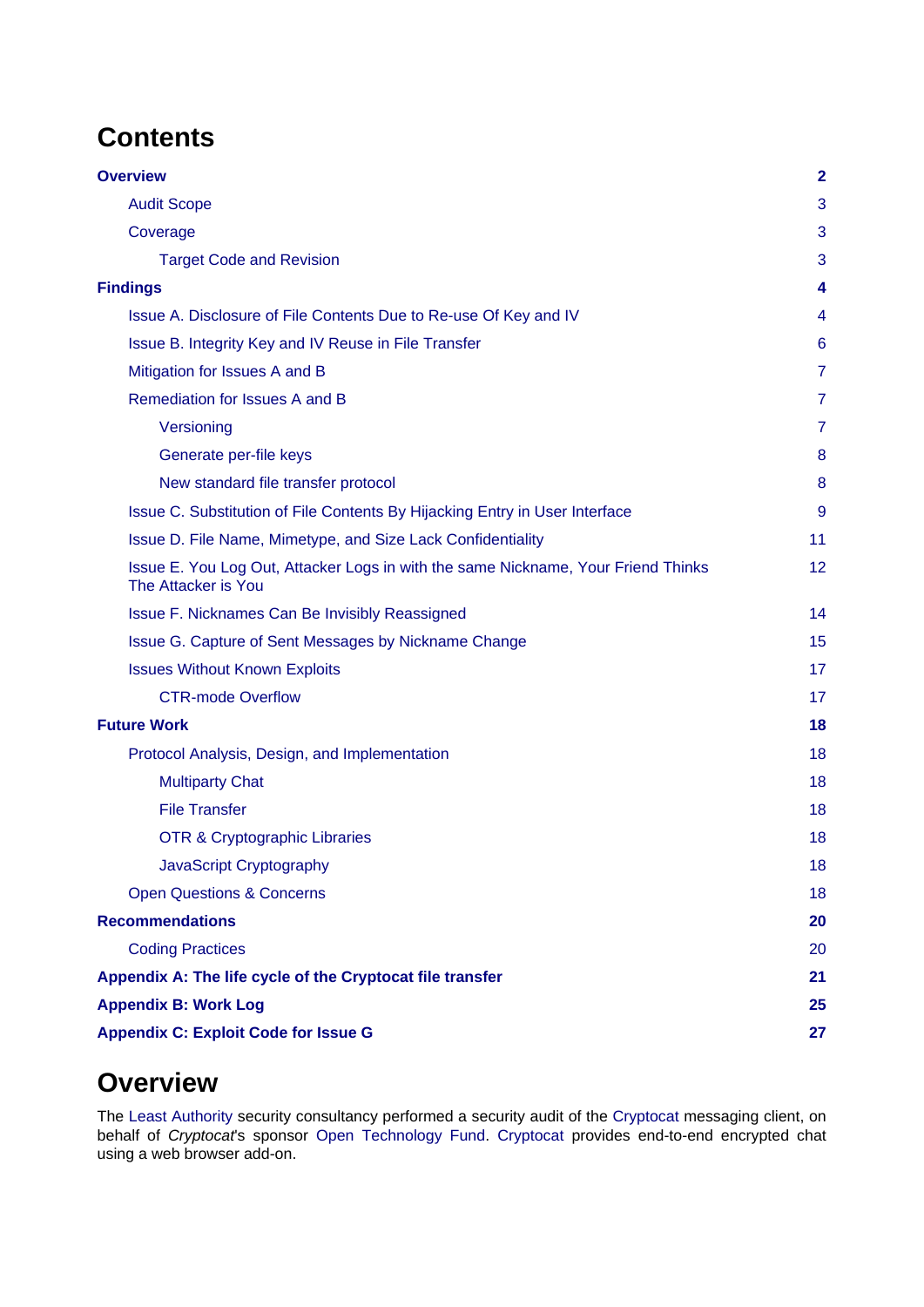This report gives the results of the audit.

### <span id="page-2-0"></span>**Audit Scope**

The audit investigated essential security properties such as the confidentiality and integrity protection of Cryptocat chat sessions and file transfers. The audit techniques included interactive penetration testing, code and design analysis, and discussion with developers.

For the purposes of this audit, we assume integrity of the Cryptocat add-on installed by the user.

A well-known outstanding attack is the side channel of timing information emitted by the implementation of cryptographic algorithms computing on secrets. It is an unsolved problem how to prevent that information leakage with cryptographic algorithms implemented in JavaScript. This issue is outside the scope of this audit.

### <span id="page-2-1"></span>**Coverage**

Our code audit covered all of the primary *Cryptocat* implementation in src/core/js, including cryptocat.js, and everything inside etc/ and workers/. We reviewed third party code under lib/ only when relevant to a particular investigation, which by the end of the audit included all or parts of bigint.js, crypto-js/, elliptic.js, multiParty.js, otr.js, salsa20.js, and strophe/.

In terms of feature sets, we focused primarily on cryptographic key management, the entropy system, the newly developed file transfer feature, and relevant aspects of the user interface.

Some notable features which we did not deeply investigate are the multiparty chat protocol, the implementation of the Socialist Millionaire's Protocol, and whether the Off-The-Record chat implementation ( $otr.js$ ) is a compatible implementation of the OTR protocol.

For the *multiparty chat protocol*, we spent some time comparing the specification and implementation. However, we shifted focus away from this protocol for several reasons: First, we believe this protocol will be replaced by one with wider support across academia and industry, such as *mpOTR*. Second, the multiparty chat protocol specification would benefit from including or excluding more security features, such as transcript soundness and consensus. Finally, the specification focuses on the "how" of implementation and would benefit from more specificity of the "why" of security goals. We discuss our general recommendations for *multiparty chat protocol* in the [Future Work s](#page-17-7)ection.

[Appendix B: Work Log d](#page-24-1)escribes our investigation process in fine detail.

### <span id="page-2-2"></span>**Target Code and Revision**

All file references are based on the  $v2.1.15$  git tag of the *Cryptocat* codebase, which has revision id:

05ddc47d8c1beff4511199a011859ee046687614

All file references use Unix-style paths relative to the working directory root.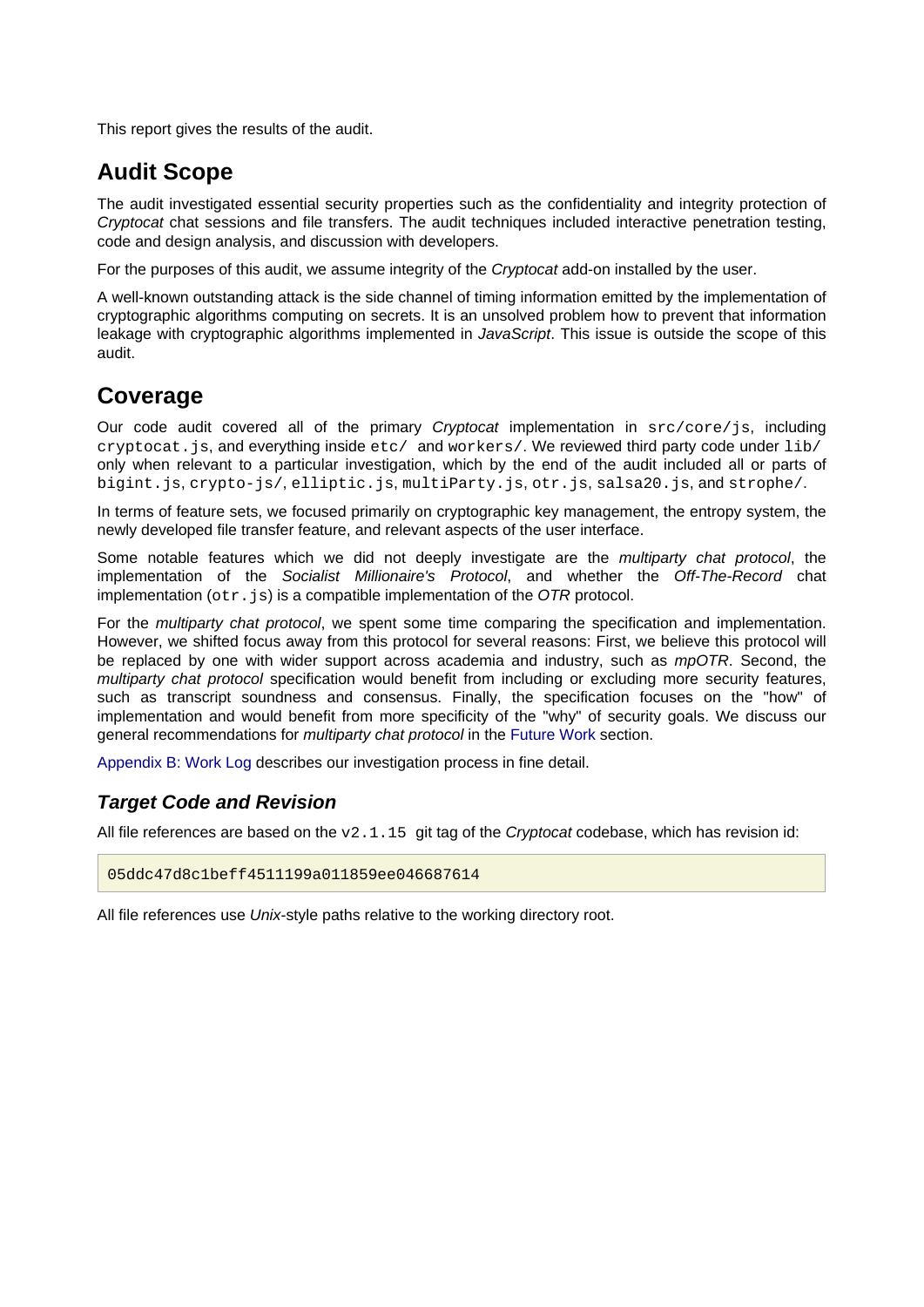# <span id="page-3-0"></span>**Findings**

## <span id="page-3-2"></span><span id="page-3-1"></span>**Issue A. Disclosure of File Contents Due to Re-use Of Key and IV**

**Reported:** 2013-11-06

**Synopsis:** The file transfer feature re-uses a symmetric encryption key and IV in CTR-mode for multiple file transfers in a single Diffie-Hellman session.

**Impact:** An eavesdropper can learn some or all of the contents of the transferred files under some conditions.

**Attack Resources:** The attacker requires only passive collection of records of the HTTP traffic (or the BOSH and XMPP protocol traffic embedded in those HTTP requests).

**Feasibility:** This attack requires only simple and efficient off-line computation once records of vulnerable ciphertext traffic are known.

This loss of confidentiality occurs when more than one file is transferred through the file transfer feature during a single Diffie-Hellman session.

There is no loss of confidentiality when only a single file is transferred.

This traffic is present at the XMPP protocol layer, which is embedded in HTTP (via BOSH). The HTTP traffic of crypto.cat, by default uses TLS to and from the server.

A compromise is feasible through at least several vectors:

- A server compromise (including malicious insiders) could allow live traffic sniffing to recover these ciphertexts.
- A server host compromise may grant access to log files containing recorded vulnerable traffic. (In particular we know that ejabberd logs complete XMPP traffic when the log system is set to verbose. Being based on *Erlang* infrastructure, it is feasible to increase log verbosity without any interruption to the service, assuming appropriate permissions on the server.)
- Browser logs or caches may contain recorded vulnerable ciphertexts.
- Where TLS is deployed (including the production *crypto.cat* service), an active TLS attack against TLS-protected servers could be used to leverage this attack.
- Where TLS is not used, this attack is feasible at an unknown number of routers on the Internet.

**Verification:** We verified this issue by source code inspection, and by reproducing the use of identical keys for more than one file transfer using debug output from an instrumented copy of Cryptocat. We also used the debug output to investigate the extent to which key rollover impacts exploitation of the vulnerability.

**Implementation Analysis:** AES counter-mode encryption is used to protect the confidentiality of the file contents. The IV used for encrypting file contents is a fixed constant of 0. For the receiver, see ./src/core/js/etc/fileTransfer.js, line 255, inside Cryptocat.fileHandler. (The sender and receiver must use the same IV for decryption to succeed. The IV is not transmitted, and instead both parties rely on this implicitly known value. The sender IV code results in the same values, and we only refer to the receiver code in this analysis.)

Files are transmitted in *chunks* of sequential bytes, and each chunk is encrypted separately. The *IV* parameter, which begins at 0, is incremented for each chunk, as seen in ./src/core/js/etc/fileTransfer.js, line 200. The actual IV passed to the encryption library is padded using an  $OTR$  convention as seen in ./src/core/js/lib/otr.js, line 298 and related functions, so this chunk index is encoded in the high 8 bytes. The low 8 bytes are initialized to 0 and the low 4 bytes incremented by the AES implementation for each block. This means that the same block index within the same chunk index is encrypted with the same counter value (which is correct behavior for CTR mode).

The secret key used for file transfers is derived during Diffie-Hellman session initialization in src/core/js/lib/otr.js, line 2163. A new DHSession is initialized whenever there is a "round trip"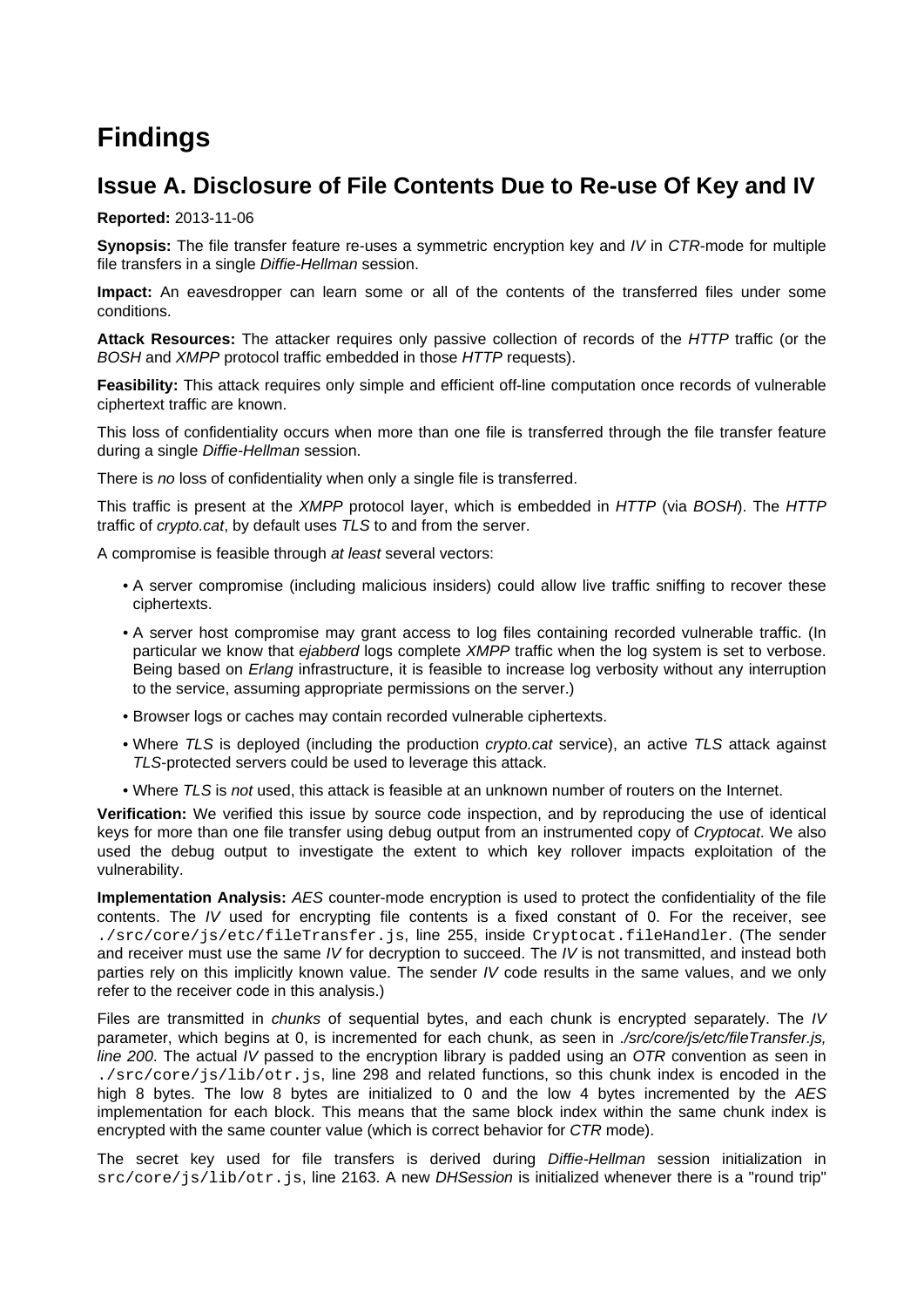of OTR data packets — client A sends a data packet to client B and then B sends a data packet to A (see otr.js line 2338). This sequence of events is not guaranteed to occur between file transfers, so DHSession rotation cannot be relied upon to prevent this loss of confidentiality. In particular, the server could suppress messages after a file transfer that would otherwise cause a key rotation.

**Vulnerability Description:** Reuse of the same IV with counter-mode stream encryption reveals the XOR of the plaintext of two or more messages, given only the ciphertexts of those messages, as follows:

The ciphertext generated by counter-mode is an *XOR* of a span of plaintext with the output of a block cipher. The block cipher input is the secret key and a block counter:

ciphertext[j] =  $F(key, counter[j])$  ^ plaintext[j]

Here  $\mathbb F$  is the block cipher, and  $\dagger$  is the block number. The first counter [0] is derived directly from the IV and subsequent  $counter[j+1]$  values are derived directly from previous  $counter[j]$  values.

If the same counter and key values are ever used on different plaintexts over the entire lifetime of the key, then the XOR of the associated plaintexts can be recovered. Suppose A and  $B$  are two blocks of plaintext, and A' and B' are the associated ciphertexts, then:

```
A' ^ B'= ( F(key, C) ^ A ) ^ ( F(key, C) ^ B )
= ( F(key, C) \wedge F(key, C) ) \wedge ( A \wedge B )
= 0 ^ ( A ^ B )
= A^{\prime} B
```
This reduces the security to that of a ["running-key cipher](https://en.wikipedia.org/wiki/Running%20key%20cipher)", which is easily broken.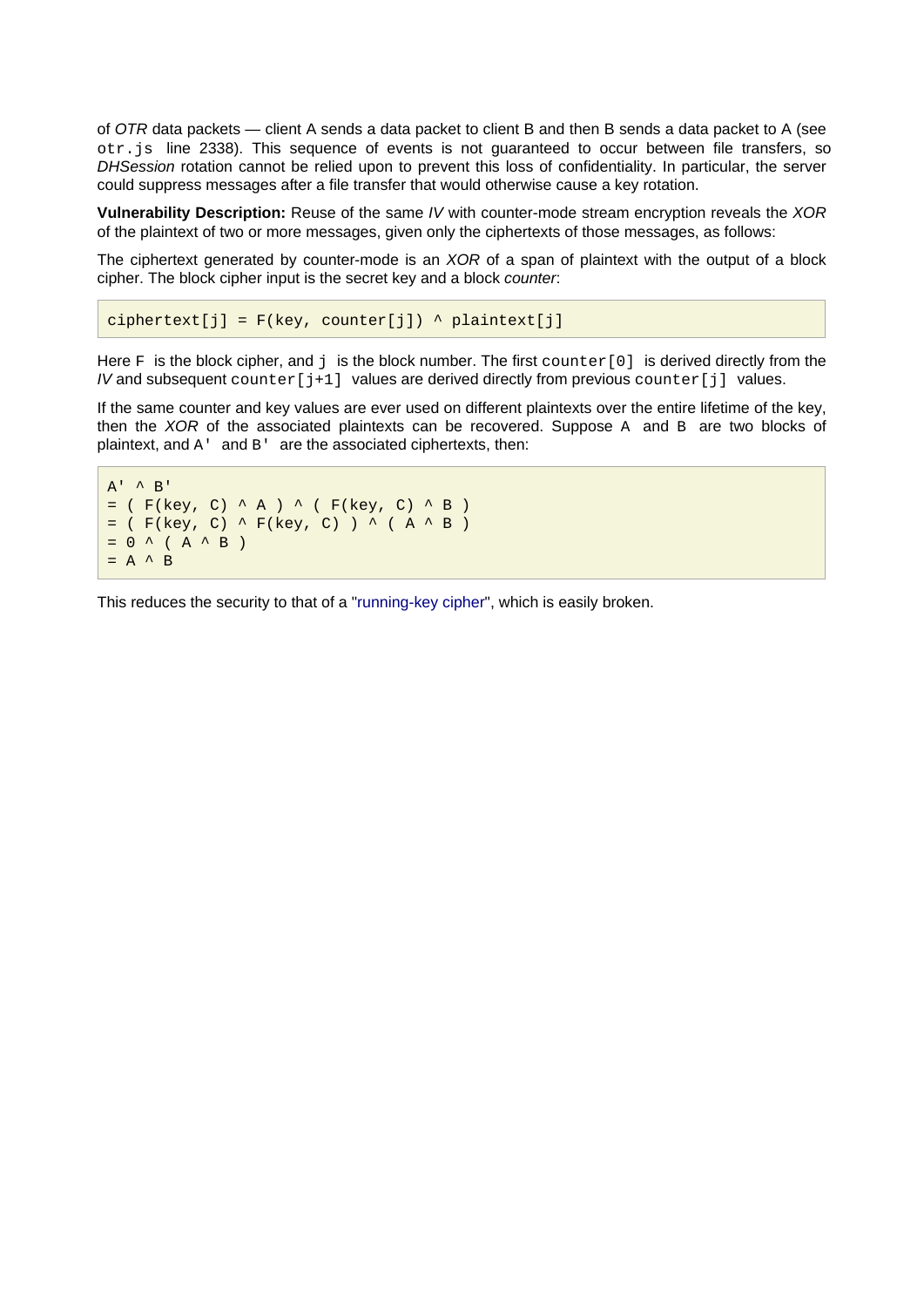### <span id="page-5-1"></span><span id="page-5-0"></span>**Issue B. Integrity Key and IV Reuse in File Transfer**

#### **Reported:** 2013-11-06

**Synopsis:** Re-use of the MAC key potentially allows files to be modified during file transfer, without detection by the receiving client.

**Impact:** When keys are reused due to the vulnerability described in Issue A, it is possible to "splice" ciphertext chunks between transfers of files with the same number of chunks, without invalidating the MAC tag. This gives an active attacker a limited ability to manipulate the contents of files in flight, under certain conditions.

**Attack Resources:** This is an active attack requiring modification of HTTP requests (or the BOSH and XMPP protocol traffic embedded in those HTTP requests).

**Feasibility:** This loss of integrity occurs when more than one file is transferred through the file transfer feature during a single Diffie-Hellman session, and the files have the same number of 64511-byte chunks.

A compromise is feasible through several vectors:

- A server compromise (including malicious insiders) could allow modification or live update of the server code.
- Where TLS is deployed (including the production *crypto.cat* service), an active TLS attack against TLS protected servers could be used to leverage this attack.
- Where TLS is not used, this attack is feasible at an unknown number of routers on the Internet.

**Verification:** We verified this issue by source code inspection. The experiments performed for Issue A also support the conclusion that MAC keys are reused between file transfers, provided that there has been no key rollover.

**Implementation Analysis:** HMAC with SHA-256 is used to protect the integrity of the file contents. Each chunk of the file is transmitted with a MAC computed on the following fields:

```
the chunk number (rcvFile[from][sid].ctr)
the total number of chunks (rcvFile[from][sid].total)
the chunk contents
```
Due to the key reuse vulnerability described in Issue A, it is possible for two files to be sent using the same MAC key (the encryption and MAC keys are both derived from the extra\_symkey created in Diffie-Hellman session initialization). When this happens, a MAC tag that is valid for a given chunk of one file, will also be valid for the same chunk of the other file, provided that the total number of chunks is the same.

This allows chunks to be "spliced" between the files, violating the expected integrity guarantees.

The requirement that the files have the same number of chunks cannot be considered unlikely; for example, it is common for files to have length  $\leq$  64511 bytes, and files that are revisions of the same document are also likely to be similar in length.

The same comments on *DHSession* rotation as for Issue A apply to this issue.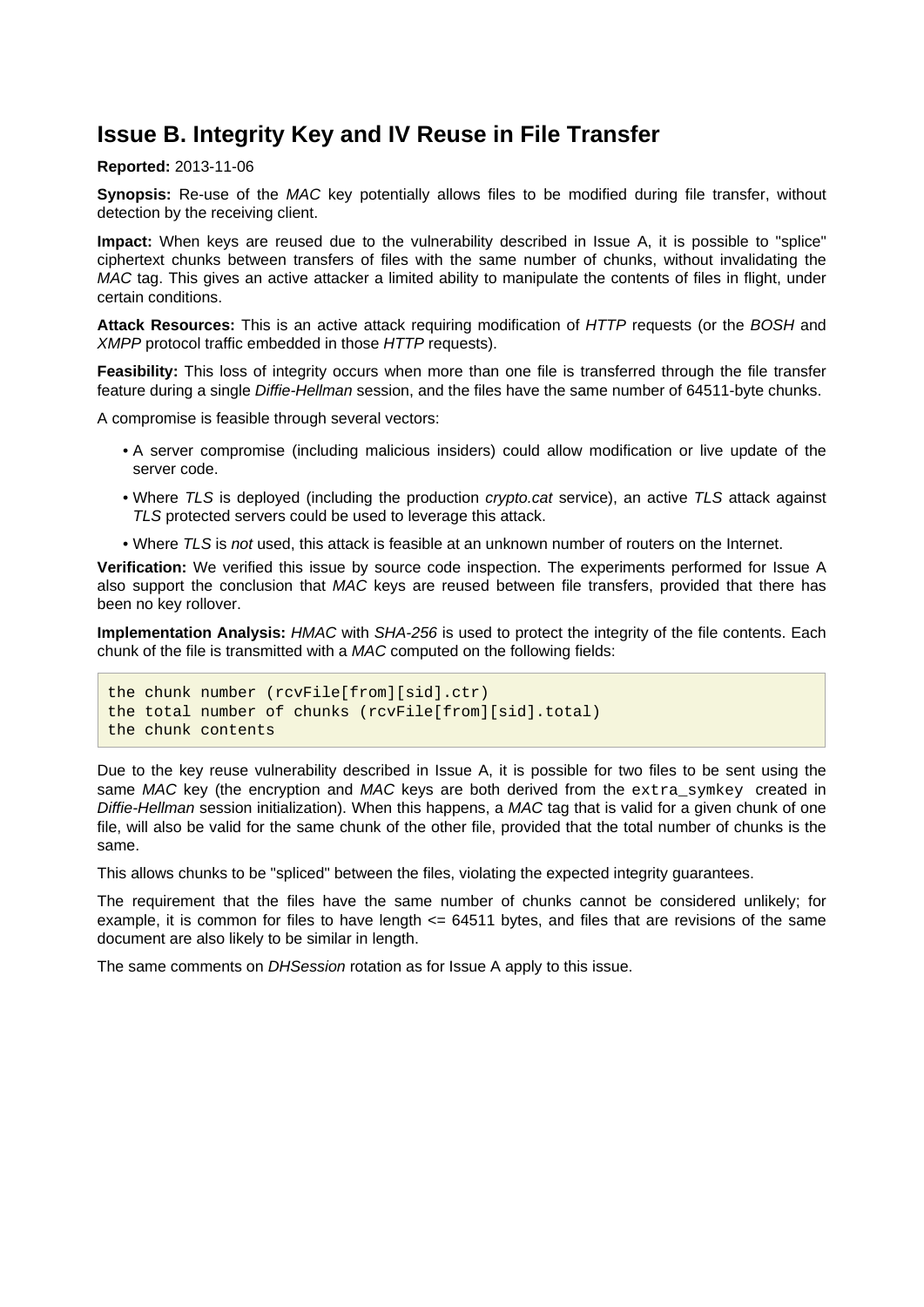## <span id="page-6-0"></span>**Mitigation for Issues A and B**

#### **Reported:** 2013-11-06

**Live Mitigation:** We recommend these immediate mitigations to protect existing live users:

- Notify users that file transfer may lose confidentiality and integrity, and that users with a low risk tolerance should not transfer files using Cryptocat.
- Simultaneously, distribute a new stable release of Cryptocat, with version number 2.1.16, which disables the file transfer feature (both send and receive), and has no other changes compared to 2.1.15.

We recommend doing these steps right away instead of hurrying to publish an improved file transfer feature, because:

- It protects users, although admittedly it also inconveniences them.
- It delays publishing details that attackers could use to exploit users. This potentially protects users more than if we simultaneously inform attackers of how to exploit users of the old version at the same moment as announcing to users that they should stop relying on the old version.
- Any other mitigation deserves careful analysis before implementation and deployment.
- Future design and mitigation changes may benefit from other findings in this audit. If we immediately patch one problem, only to later discover another vulnerability with an unexpected relationship to the patch, that effort may be thwarted.

### <span id="page-6-3"></span><span id="page-6-1"></span>**Remediation for Issues A and B**

#### **Reported:** 2014-01-26

**Design and Implementation Mitigation:** We recommend that after the Live Mitigation steps recommended above, the Cryptocat team perform the following steps:

- Update the file transfer feature to be secure, for a future release of Cryptocat.
- Simultaneously with committing this patch to a publicly-readable source code repository (i.e. github), publish a document (e.g. blog post) describing the details of the vulnerability and how the fixed version avoids it.

We are willing to help design a future file transfer protocol, if desired.

### <span id="page-6-2"></span>**Versioning**

One valuable feature of a new file transfer protocol would be versioning. Ideally, if one of the two endpoints is running code with the new file transfer protocol and the other is running code with file transfer disabled (e.g. version 2.1.18) or with the old file transfer protocol (version  $\leq$  2.1.15), users will get a graceful failure —such as the file-transfer option being disabled in the UI along with an explanation that the other peer is using too old of a version— instead of an ungraceful failure such as silent failure, or an error message that could frighten or confuse a user.

Similarly, it would protect users of older Cryptocats if their Cryptocat client would not attempt to send files to a newer Cryptocat, because doing so could expose the contents of their files even if the newer Cryptocat will not accept the transfer, so the new protocol could be designed to prevent older Cryptocats from attempting to send to it.

We do not currently have a specific protocol in mind to accomplish such versioning, but would be willing to help try to design one.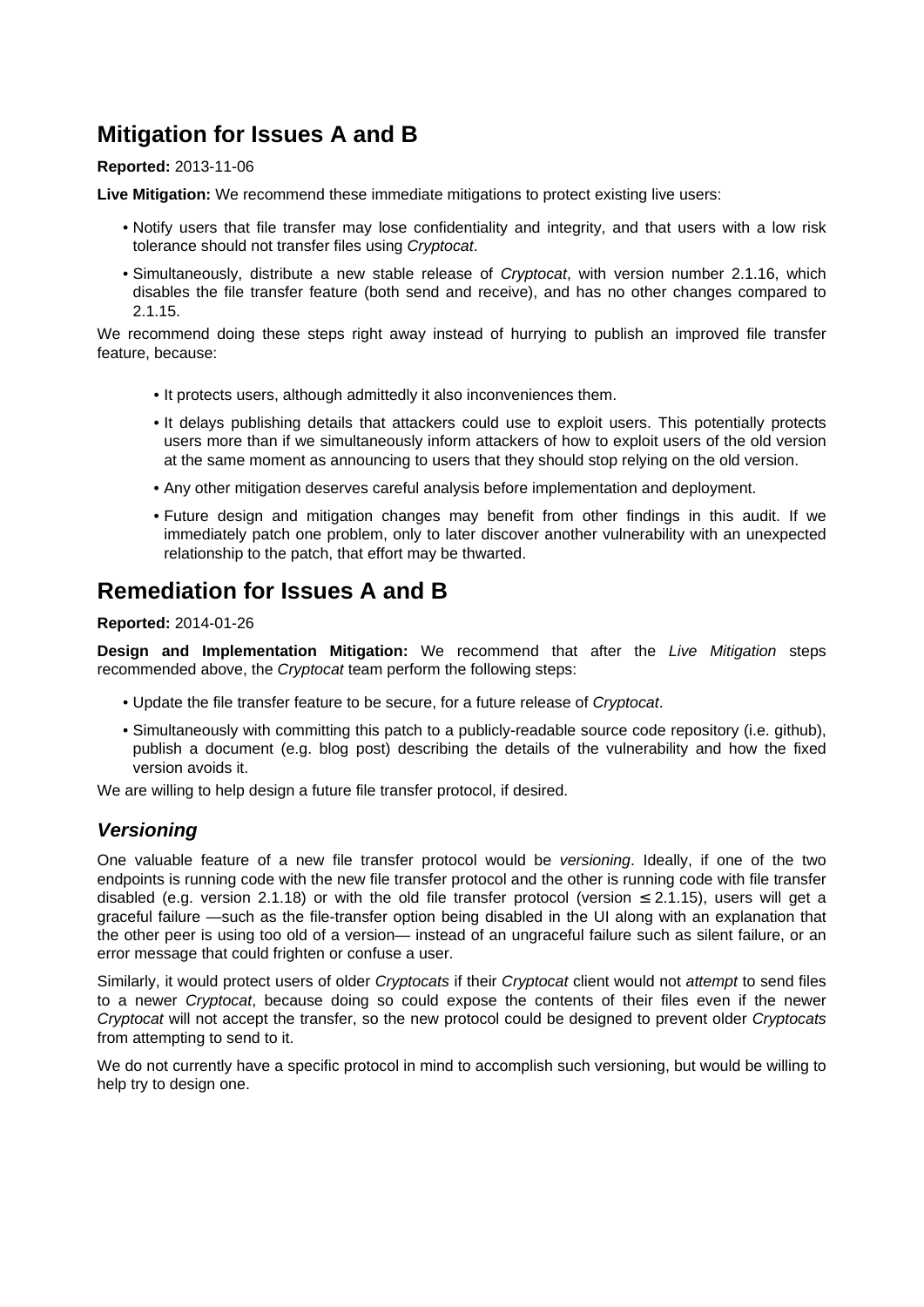### <span id="page-7-0"></span>**Generate per-file keys**

The OTR protocol provides a secure shared symmetric key (called the "extra symmetric key" in the otr. js source code), but if Cryptocat is going to send multiple files, it can't just use that key, but needs a unique key or IV for each file.

One way to accomplish that would be to use a Key Derivation Function (KDF). A KDF (e.g. [HKDF](https://tools.ietf.org/html/rfc5869)) can be used as a function that takes two arguments—secret key and diversifier—and returns a new secret key.

Cryptocat could use the "file identifier" (typically called the "filename" in the source code and protocol) as the diversifier. So, let current encryption key —the one stored at index 0 in the key object in the files hashtable in fileTransfer.js— be called the "master encryption key", and let the current MAC key —the one stored at index 1 in the  $key$  object— be called the "master MAC key". Then:

```
file Enc key = KDF(key=master Enc key, diversifier=file identifier)
file MAC key = KDF(key=master MAC key, diversifier=file identifier)
```
Then, the rest of the Cryptocat v2.1.15 file transfer protocol could be used as-is, but using the file-specific Enc and MAC keys instead of the master Enc and MAC keys for encryption and MAC respectively.

For this approach to be secure, the diversifier does not need to be confidential, but does need to be unique within the scope of a given master key. The file identifiers in the Cryptocat v2.1.15 protocol are random 128-bit values, so they can be relied on to have this uniqueness property. (The master encryption key and master MAC key, of course, need to be confidential, just as in the Cryptocat v2.1.15 file transfer protocol.)

### <span id="page-7-1"></span>**New standard file transfer protocol**

A longer term strategy is to promote and adopt a file transfer standard in the wider secure protocol community. We recognize that the Cryptocat team has already solicited feedback from this community on the OTR development list, and we hope to advocate for more review and collaboration on this protocol feature.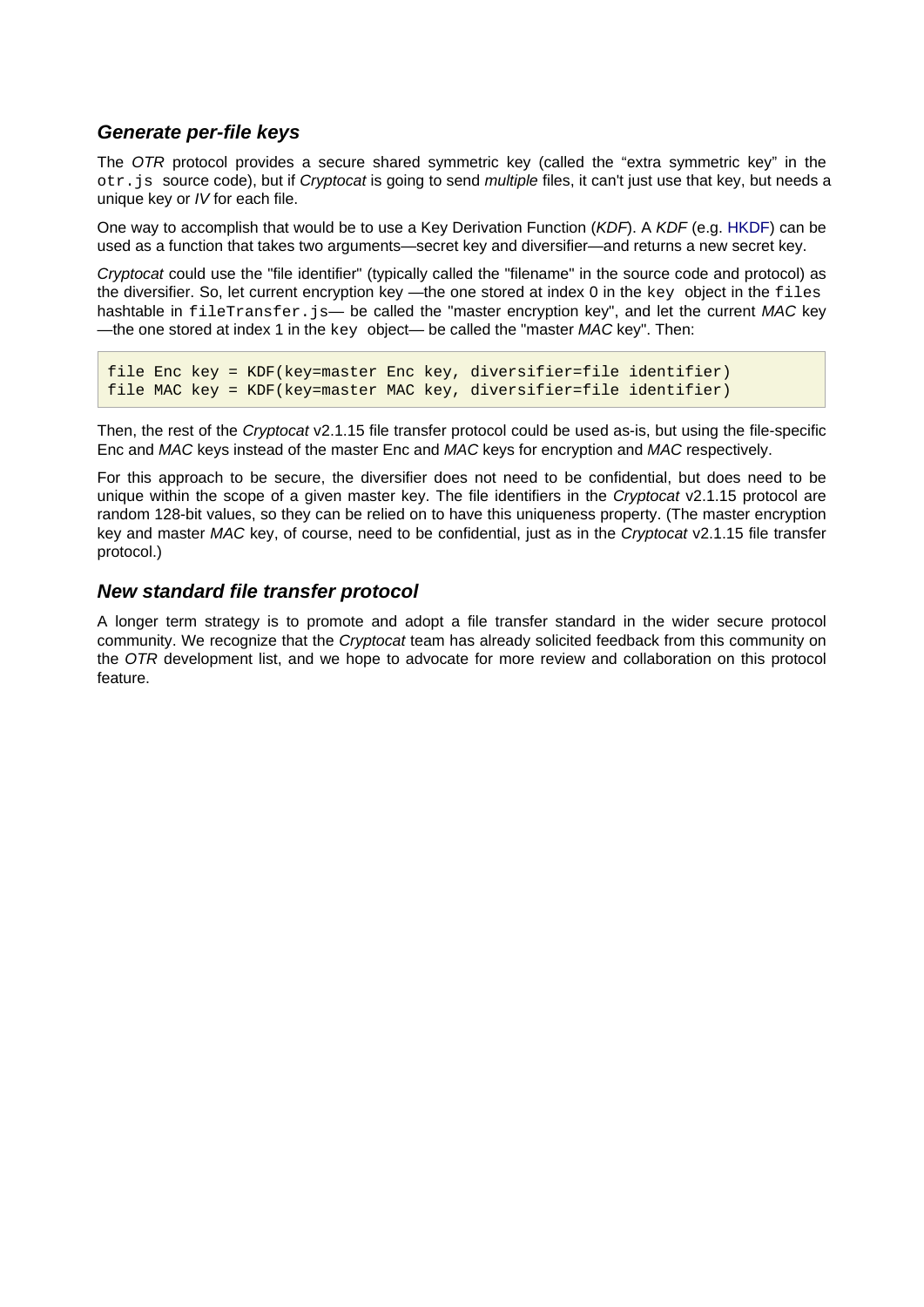## <span id="page-8-1"></span><span id="page-8-0"></span>**Issue C. Substitution of File Contents By Hijacking Entry in User Interface**

#### **Reported:** 2014-01-26

**Synopsis:** The file transfer feature uses a sender-supplied identifier to index into the receiver's display of received files.

**Impact:** The attack targets a file transfer from a "victim sender" to a "victim receiver". An attacker can replace that file with another file when the victim receiver tries to download it.

**Attack Resources:** In order to succeed with high probability, this attack requires passive monitoring of HTTP requests (or the BOSH and XMPP protocol traffic embedded in those HTTP requests), in order to find the sid of the targeted file transfer. The attacker, acting as another client in the same conversation, must also send their replacement file to the victim receiver.

**Feasibility:** Passive monitoring of the XMPP protocol traffic is feasible through several vectors:

- A server compromise (including malicious insiders) could allow live traffic sniffing,
- Where TLS is deployed (including the production *crypto.cat* service), a TLS attack against TLS protected servers could be used to leverage this attack,
- Where TLS is not used, this attack is feasible at an unknown number of routers on the Internet.

An attacker can be assumed to know the conversation name, since that is available by the same passive monitoring. Therefore, they are able to send their replacement file in the same conversation.

The replacement file must be sent after the sid is known, and its transfer must complete before the targeted file transfer. This is straightfoward if the replacement file is smaller than the targeted one or the attacker has higher bandwidth than the victim sender. Alternatively, since the sid increments by one for each unique ID used in a session, it can be guessed in advance of a file transfer, allowing the attacker to start their transfer before the targeted one.

The attack depends on the victim receiver having a one-to-one chat window to the victim sender open at the point when the attacker's file transfer completes. If the victim receiver is expecting to receive a file from a given sender then it is quite likely they will have that buddy's window open.

The victim receiver will also receive a notification that the attacker has sent a file. The attacker can cause the notification to disappear too quickly to be seen, by logging out the buddy used for the attack just after the transfer completes.

**Verification:** We verified this issue by source code inspection and by experimentation. To simulate the attacker being able to eavesdrop the sid field, the experiments were performed using a modified version of Cryptocat that forces the sid to zero for every file transfer, by changing the Strophe.Connection.getUniqueId function.

**Implementation Analysis:** The sid identifying each file transfer is obtained from Strophe.Connection.getUniqueId, which starts at a random integer between 0 and 99999 inclusive, and increments by one on each call. (Unique IDs are also used for other purposes that are not relevant to this issue.) While a file transfer is in progress, the user interface element in the receiver's chat window with the sender has a file= attribute referencing the transfer's sid. This attribute is used by Cryptocat.updateFileProgressBar to update the progress bar, and by Cryptocat.addFile to replace the progress bar with a download link when the transfer is complete. (It is also used by Cryptocat.fileTransferError to signal an error.)

The attack depends on the following code in Cryptocat.addFile:

```
$('[file=' + file + ']').replaceWith(fileLink)
```
which performs a global replace of any currently displayed items having the specified  $file=sid$ , with the HTML of the new download link given by fileLink.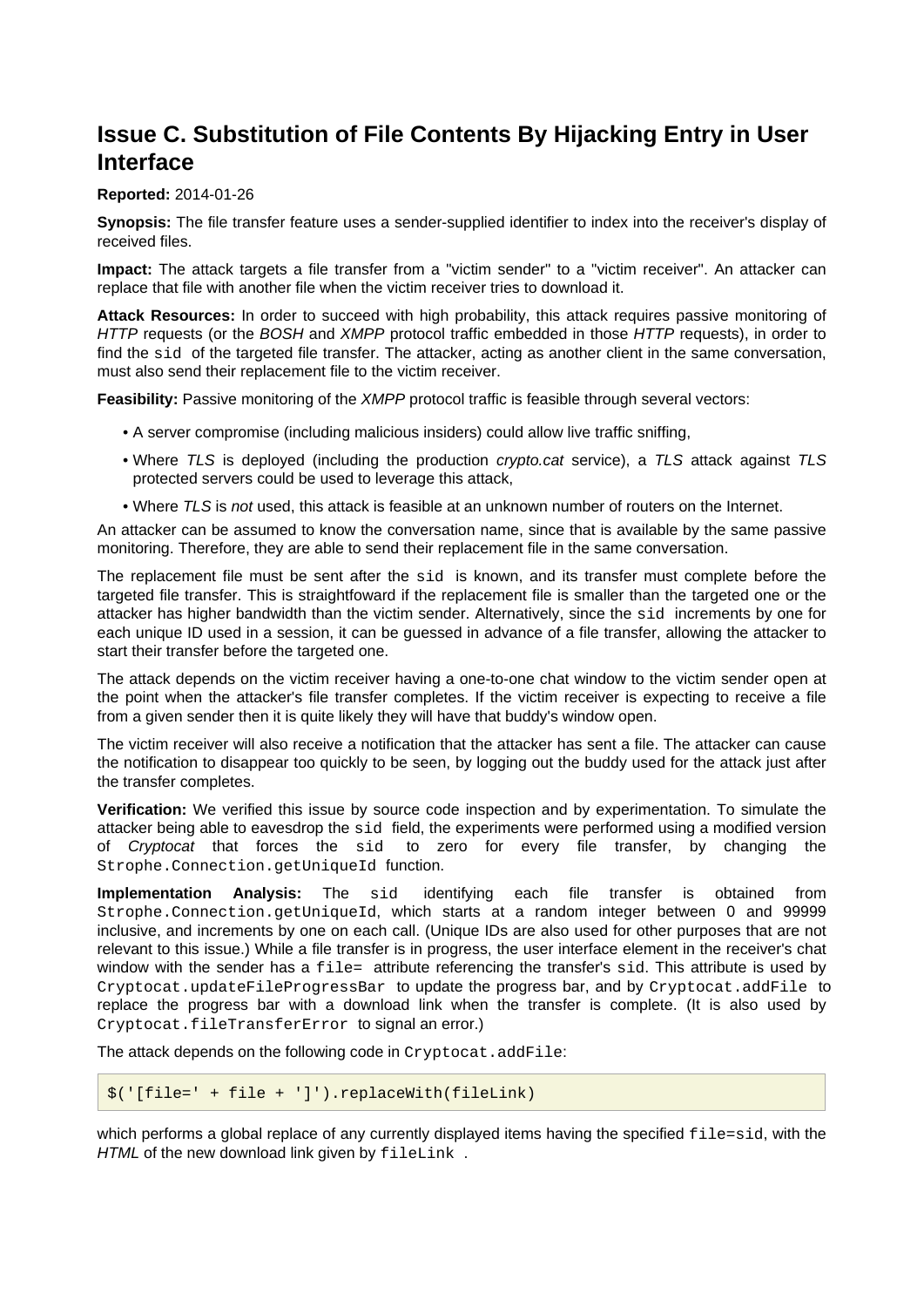Since this is a global replace (see the [documentation for replaceWith](https://api.jquery.com/replacewith/) in *jQuery*), it affects all file transfer elements with the same sid that are curently visible. Suppose that the victim receiver's client is showing the one-to-one chat window for the victim sender, but Cryptocat.addFile is called for a different file transfer (in another chat window) from the attacker to the same receiver. Then, the UI element in the chat window for the victim sender will be incorrectly updated to link to the attacker's file.

Because the HTML of the file download link does not contain the  $file =$  attribute, any subsequent updates of that UI element (including the one that would normally cause it to link to the correct file when the targeted transfer completes) will be ignored.

For the same reason, the progress bar may also be incorrectly updated, causing it to "bounce" between the values for the two transfers with the same sid. Similarly, a file transfer error may cause the wrong UI element to be updated.

**Live Mitigation:** The Cryptocat developers have already (since 2013-11-29) released a version of Cryptocat ([v2.1.16](https://github.com/cryptocat/cryptocat/blob/master/CHANGELOG.md#cryptocat-2116)) with file transmission disabled, so issue is already mitigated.

**Remediation:** Ensure that sid values are always scoped to a particular buddy (i.e. scoped to a particular chat window). sid values are chosen by the sender under normal operation but could also be chosen by the server (if the server were malicious or had been confused or compromised by an attack), and sid values cannot be assumed to be unique in any scope other than the buddy that ostensibly sent the sid. In fact, per stropheis issue 35, sid values in the future are all going to start at 0 and increment, and then restart at 0 if that buddy disconnects from and reconnects to the server.

In particular, the global replaceWith in Cryptocat.addFile can be removed.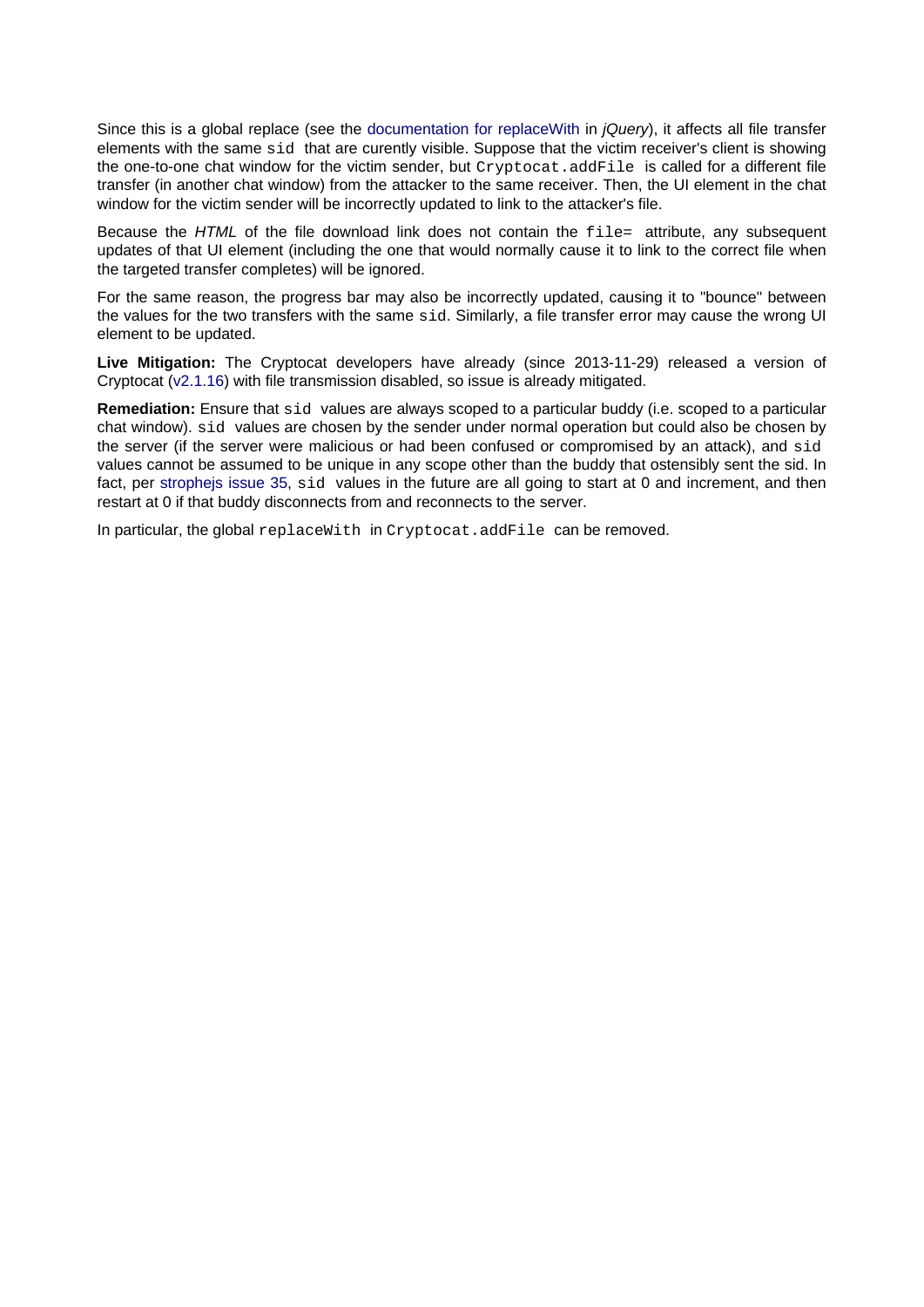### <span id="page-10-0"></span>**Issue D. File Name, Mimetype, and Size Lack Confidentiality**

#### **Reported:** 2014-01-26

**Synopsis:** The file transfer protocol relies on the [SI File Transfer](http://xmpp.org/extensions/xep-0096.html) XMPP protocol extension to transmit file metadata prior to transfer. These metadata are transmitted outside of OTR and lack its confidentiality features.

**Impact:** An eavesdropper may discover filenames, MIME types, and sizes of transferred files. The privacy impact of this exposure is quite limited:

- Filenames are currently randomly generated for each transfer and not associated with the original source file.
- MIME types are restricted to images and zipfiles, so attackers only learn which of these two categories a file is in.
- Sizes are in exact bytes, but the size is revealed in any case by the length of the file ciphertext.

**Feasibility:** An attacker must have access to the XMPP traffic (or the container protocol traffic: BOSH and HTTP). This access is possible through several vectors:

- A server compromise (including malicious insiders) could allow live traffic sniffing to recover these messages.
- A server host compromise may grant access to log files containing recorded messages.
- Browser logs or caches may contain recorded messages.
- Where TLS is deployed (including the production *crypto.cat* service), an active TLS attack against TLS protected servers could be used to leverage this attack.
- Where TLS is not used, this attack is feasible at an unknown number of routers on the Internet.

**Verification:** We verified this issue by using Chrome's developer console to view the IBB messages transmitted over HTTPS, for example:

```
<body rid="3814497183" sid="e58708cb6438d43ffe6732dcd3ff855f1d690978"
      xmlns="http://jabber.org/protocol/httpbind">
  <iq id="3075:si-filetransfer" to="cryptocataudit@conference.crypto.cat/daira"
      type="set" xmlns="jabber:client">
     <si id="3074" mime-type="application/zip"
         profile="http://jabber.org/protocol/si/profile/file-transfer"
         xmlns="http://jabber.org/protocol/si">
       <file name="229f1c684a5324e50fd5c03b996f8d87.zip" size="158"
             xmlns="http://jabber.org/protocol/si/profile/file-transfer"/>
      [...] </si>
  </iq>
   [...]
</body>
```
**Suggested Remediation:** In any newly designed file transfer protocol, ensure that metadata is encrypted.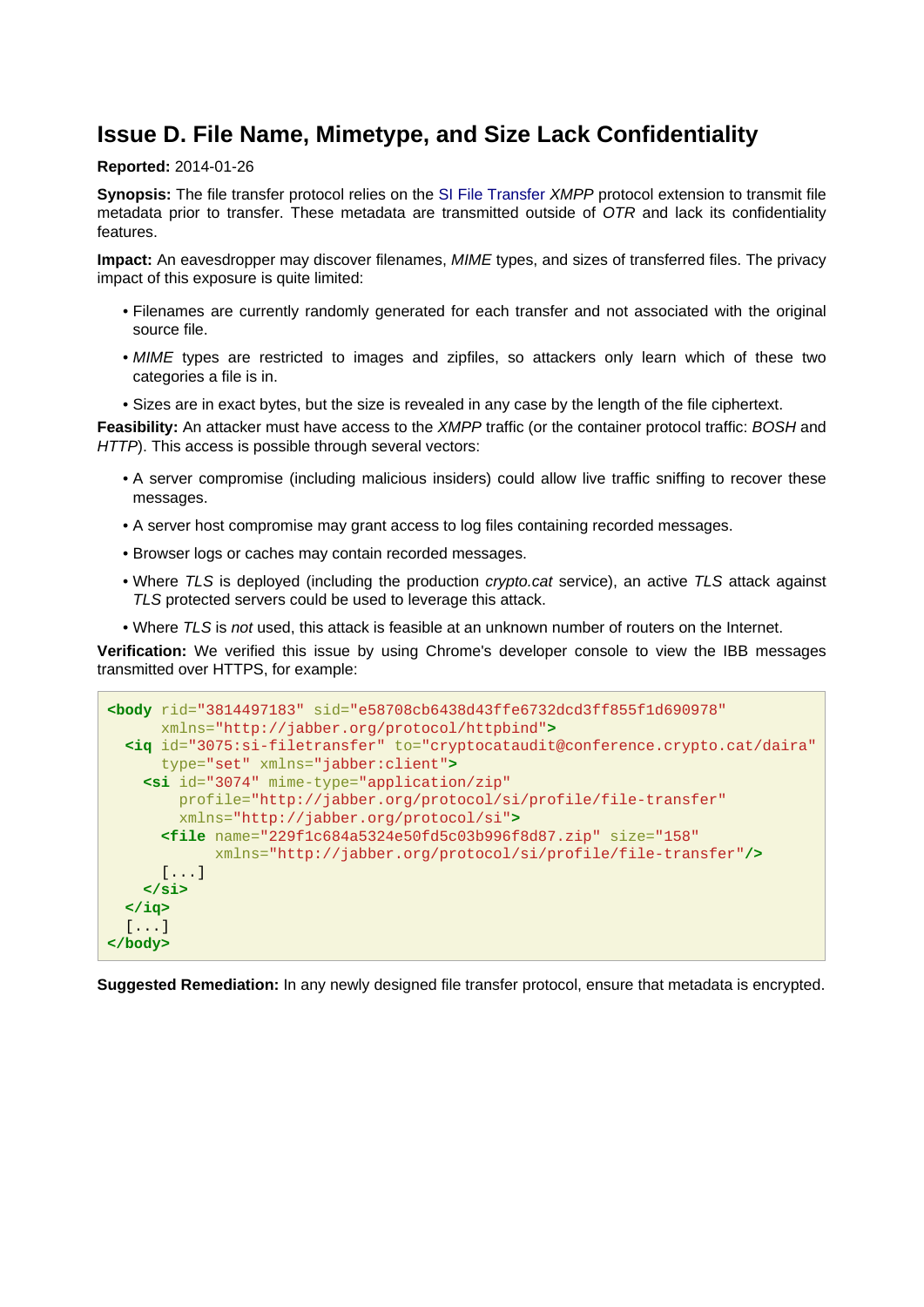## <span id="page-11-1"></span><span id="page-11-0"></span>**Issue E. You Log Out, Attacker Logs in with the same Nickname, Your Friend Thinks The Attacker is You**

#### **Reported:** 2014-01-26

**Synopsis:** Cryptocat uses an identification model in which a client that knows the name of a channel is able to log in to that channel and claim any unused nickname.

Users may believe that an attacker using a given nickname is the same party as the previous user of that nickname.

This risk is intended to be mitigated by the use of the Socialist Millionaire Protocol (SMP). Within a pairwise session between two users, it is possible to use the SMP to verify shared knowledge of a prearranged secret. However, a pair of users who wished to authenticate all of their communications would need to repeat the SMP on every pairwise session between those users.

(A "pairwise session" in this sense ends when either user logs out. It is not the same as the Diffie-Hellman sessions involved in Issues A and B.)

This issue could be exacerbated if the attacker observes the session status, for example, an attacker could watch the status of the (encrypted) conversation between Alice and Bob, then see that Bob has logged out, then log in and choose the nickname "Bob", then initiate a conversation with Alice and say "One more thing…". The timing of the initiation of the new session, and the natural-sounding "One more thing…" would trigger Alice's social response to a resumed conversation and may make her forget to question whether this is a different user. This is an example of using social engineering as part of an attack.

Another way this issue could be exacerbated is if the attacker can force a user to disconnect. If the attacker controls the Cryptocat server, can Man-In-The-Middle the HTTP(S) connections between the clients and the server, or can use a Denial-of-Service attack on one of the clients, they can cause a disconnect. For example, an attacker could observe an (encrypted) conversation in progress, force one party to disconnect from the Cryptocat server, log in and choose the nickname that party was previously using, establish a session with the other party, and then say "Sorry. What were you saying?".

This issue is exacerbated by the wording of login messages. Suppose that Alice performs an SMP verification with Bob; then Bob logs out and someone claiming the nickname "Bob" logs in. Alice's client will display this to her as "Bob logged in.", but there is no assurance that this is the same Bob.

Using SMP to gain assurance of the identity of the counterparty is inconvenient. Each run of the protocol requires 6 mouse clicks and entry of the secret question and answer from the initiating user; the responding user needs to answer the question and make 2 mouse clicks. The initiating user gets an indication that the protocol succeeded, but the responding user does not. Therefore, mutual authentication requires at least 8 mouse clicks in each session from both users, plus one entry of a secret question and two entries of a secret answer from both users, plus any out-of-band communication and thought needed to agree on the question and answer. This assumes that the authentication succeeds in both directions first time, and does not need to be retried.

After the initial dialog in the initiator's client confirming that SMP has succeeded, there is no indication in the Cryptocat user interface that a successful SMP run has been completed with a given user.

Note that temporary network outages may also cause users to log out and then in again. Under some conditions, this could be sufficiently frequent to make it impractical to run SMP on each pairwise session.

**Verification:** Observations of the Cryptocat user interface during experiments in which different clients log in with the same nickname.

#### **Suggested Mitigations/Remediations:**

- Change the login message from "Bob logged in." to "Someone logged in and chose to be called 'Bob'."
- Distinguish nicknames of users that have completed SMP in the current pairwise session.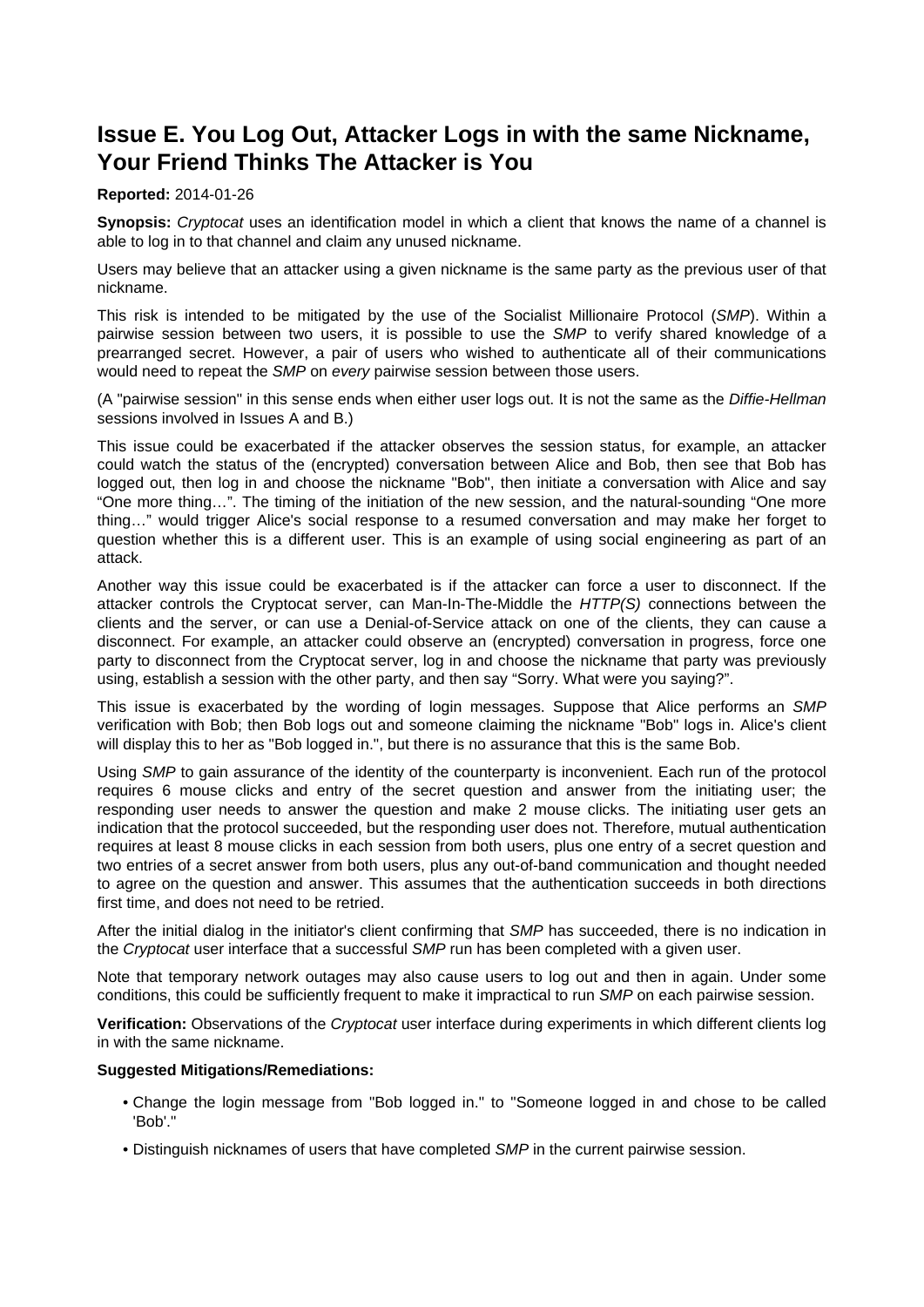- Try to reduce the inconvenience of performing SMP. For example, in principle it should be possible to achieve mutual authentication with a single run of SMP. (A complicating factor is that the initiating user is able to choose the question, which may give an attacker an advantage.)
- Consider changing the identification model to give clients more persistent keys. This would allow implementing the option for a user to "pin" a nickname to a given public key. For privacy reasons this would need to be an explicit user action, and it would need to be possible to delete pinnings.
- Consider assigning random nicknames every time on join. This is done by Google to manage a similar identification issue — unauthenticated users connecting to a shared resource ([anonymous](http://googlesystem.blogspot.com/2013/04/anonymous-animals-in-google-drive.html) [animals in Google Drive](http://googlesystem.blogspot.com/2013/04/anonymous-animals-in-google-drive.html)). This might fit in well with Cryptocat's branding; users could be assigned cute cat names and icons!
- Consider preventing the same nickname from being reused with a different public key for some timeout period. (This would occasionally cause false positives, e.g. if a user reloads Cryptocat and it generates a new key pair, they would have to pick a new nickname temporarily.)

We also suggest performing a user study to investigate the assumptions that users have about the current interface and any intended changes.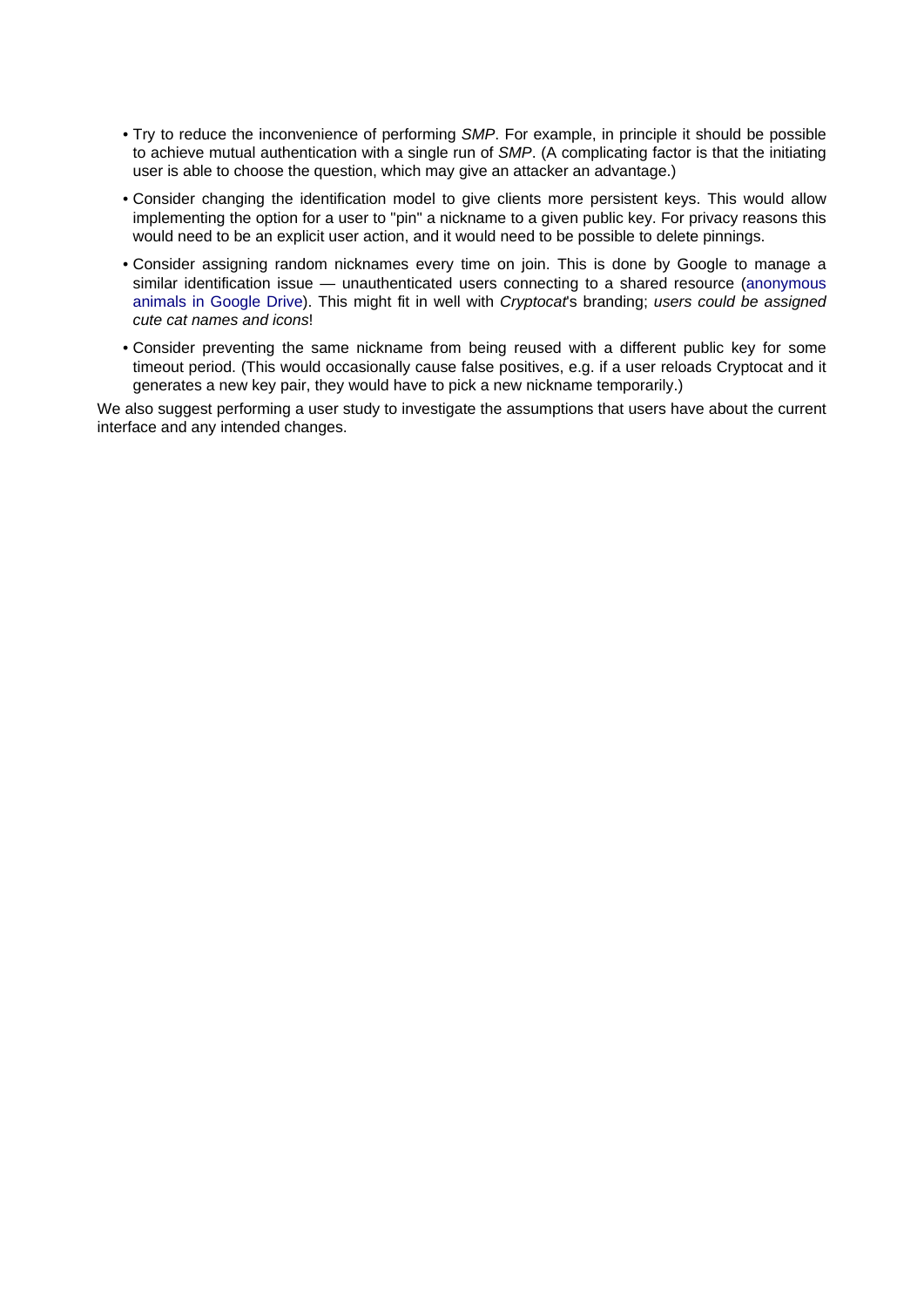## <span id="page-13-0"></span>**Issue F. Nicknames Can Be Invisibly Reassigned**

#### **Reported:** 2014-01-26

**Synopsis:** A user may see no sign at all of an Issue E attack: in the window for one-to-one chat with a specific buddy, there is no indication when a buddy has logged out. Therefore, if a user is looking at the one-to-one chat, there is no way for them to know that the session for which SMP succeeded has ended. In fact, an attacker may be able to force it to end.

A suspicious and diligent user could discover the reassignment by switching back to the main-conversation window and scanning the conversational transcript for the relevant notifications of their buddy parting and joining, potentially buried among chitchat and other events.

There is potentially also an audio notification when any buddy joins or leaves, but this is not specific to a particular buddy, and may be switched off or otherwise not audible.

This vulnerability could also potentially allow an attacker to get away with performing a Man-In-The-Middle attack that is interrupted just during an SMP protocol run, in order to allow SMP to succeed.

**Verification:** Observations of the Cryptocat user interface, confirmed by source code inspection.

**Implementation Analysis:** In cryptocat.js, buddyNotification() tests for 'main-Conversation' and shows the change of status only in that case.

**Suggested Remediation:** Show the status changes as they occur, and also when the user returns to the main conversation.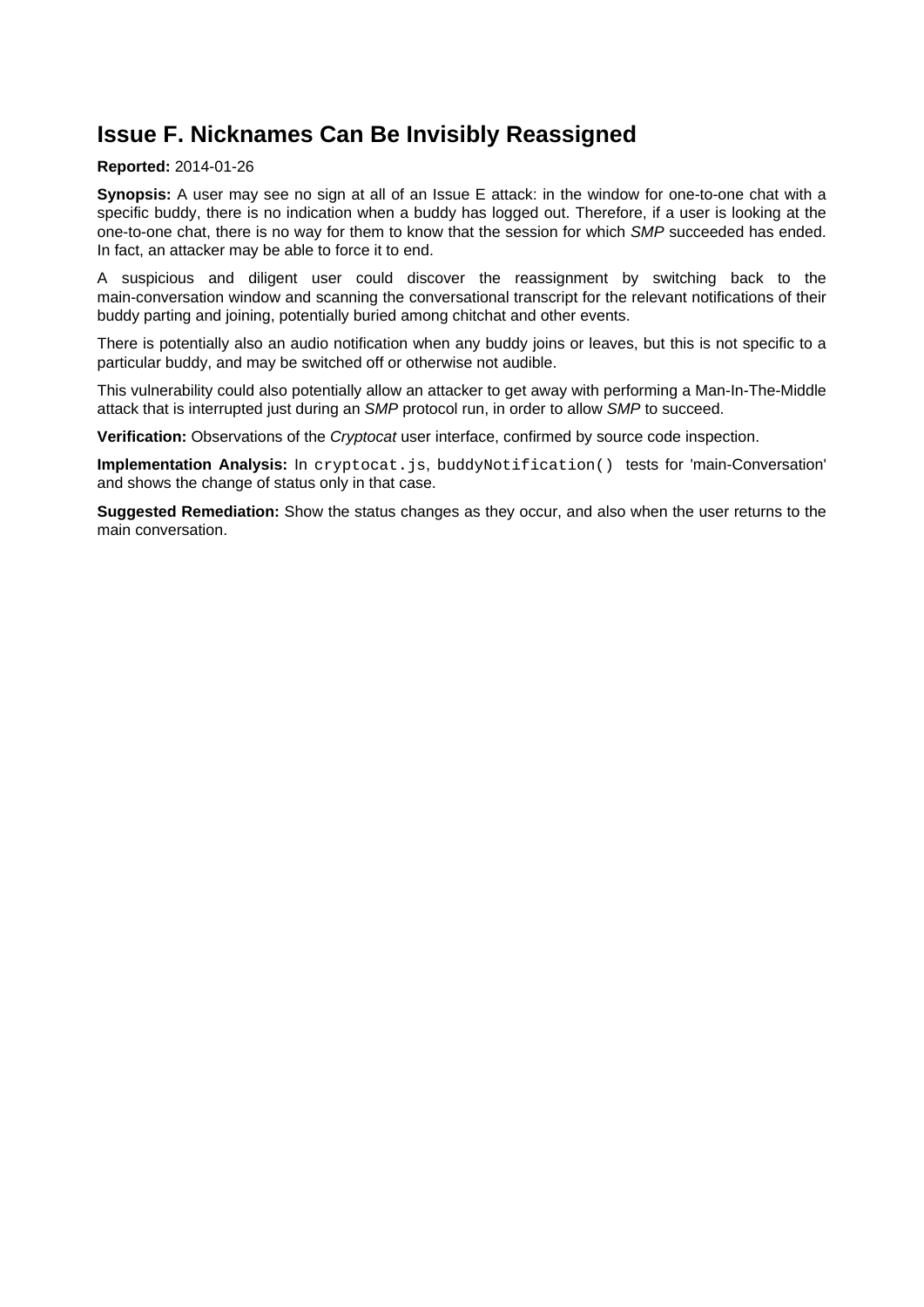### <span id="page-14-0"></span>**Issue G. Capture of Sent Messages by Nickname Change**

#### **Reported:** 2014-01-26

**Synopsis:** An attacker is able to break the confidentiality of a one-to-one chat, by diverting the destination of outgoing chat messages and replacing the key used to encrypt them. The attack involves use of nickname-change XMPP messages, which are not sent by Cryptocat but are acted on when received.

**Impact:** After the diversion, the attacker receives and is able to decrypt messages sent by the victim in the chat. The original recipient(s) do not receive these messages. The sender(s) see no indication that their sent messages have been diverted; however, they will not receive any further messages or files in that chat from the original buddy or from the attacker.

For example, suppose Mallory is the attacker and is targetting a one-to-one chat between Alice and Bob. Mallory first sets up a chat with Alice (this need only last a short time), and then sends a specific nickname-change message to Alice's client. After that point, Alice's messages sent to Bob will instead go to Mallory, encrypted using the keys established between Alice and Mallory (and so readable by Mallory). Alice will receive no further messages in that chat.

The attack can optionally also be performed in the other direction, causing Bob's messages to Alice to instead be sent to and readable by Mallory. In that case Bob will receive no further messages or files from Alice in the chat.

This attack cannot be used to gain the contents of files. After this attack, files will not be sent encrypted under Mallory's key. Instead files will not be sent at all after this attack.

**Feasibility:** This attack requires only sending the victim (Alice) an XMPP presence message indicating a nickname change. An XMPP-BOSH server (operating over TLS or not) will typically relay such messages without modification, and we have verified that the production *crypto.cat* service does so. Therefore, the attack can be performed by any client that knows the conversation name.

**Verification:** This issue was verified by source code analysis and by experimentation. See [Appendix C:](#page-26-1) [Exploit Code for Issue G](#page-26-1).

**Implementation Analysis:** Cryptocat clients do not support changing their nickname once logged in. However, the XMPP protocol does support this functionality. A "nickname-change message" is a special case of an XMPP presence message using status code 303, such as:

```
<presence xmlns="jabber:client" from="ccaudittest@conference.crypto.cat/mallory"
           to="2716478293139059658259042@crypto.cat/854194958139059658455998">
   <status code="303"></status>
   <item nick="bob"></item>
</presence>
```
The Cryptocat code has a changeNickname function that is intended to respond to such messages, indicating changes of nickname by other XMPP clients. This function has an exploitable flaw: it does not verify that the new nickname is not already being used. So if Mallory starts a chat with the victim Alice, and then changes his nickname in that chat to Bob, then the Alice↔Mallory connection replaces the Alice↔Bob connection, overwriting its keys. However, due to an implementation detail of the message handling code explained below, the callbacks for the replaced connection still reference Mallory's nickname. Therefore, further messages sent by Alice to Bob are actually (conveniently for the attack) relayed to Mallory.

The reason why the message callbacks still reference Mallory's nickname is that they close over the original nickname when created, and changeNickname does not affect these closures. For example, the handler function created by otrIncomingCallback(buddy) at line 130 of cryptocat.js closes over the buddy argument in its lexical scope, which is always the original nickname; similarly for otrOutgoingCallback(buddy) at line 142. In the case of the outgoing callback, this helps the attack by routing messages to Mallory. In the case of the incoming callback, it hinders the attack by preventing Mallory from sending messages to Alice that would be interpreted as coming from Bob; instead such messages would be added to the Alice↔Mallory chat, which no longer exists.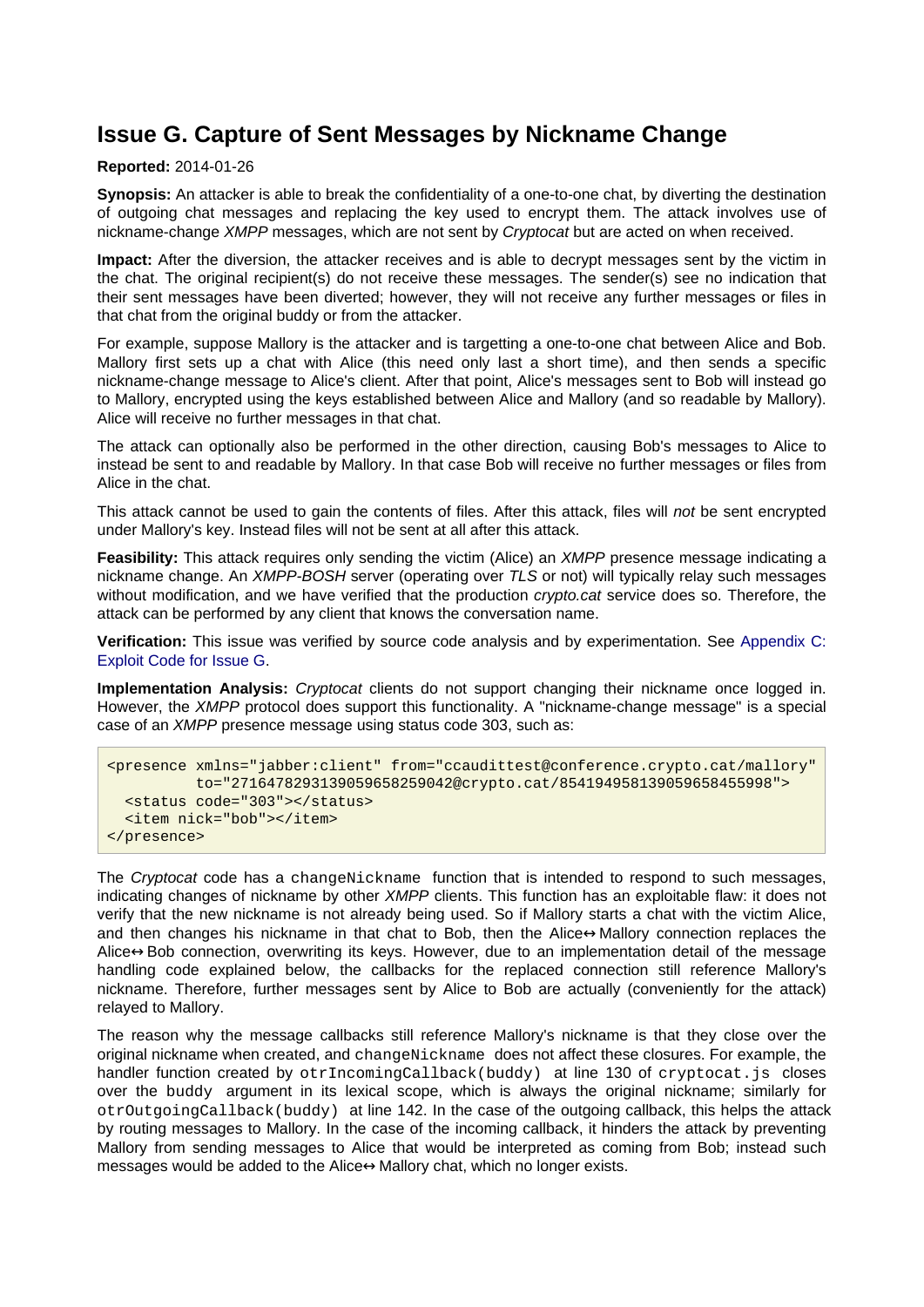The bug of closure over the original nickname has other effects in the UI, leading us to suspect that changeNickname has never been tested. We have verified that the following procedure is sufficient to work around these effects to reproduce the attack:

- 1. Mallory starts a chat with Alice as normal.
- 2. Mallory shows the "Display Info" window for Alice, or simulates the effects of doing so. This step is needed to avoid an incidental bug that is triggered when the nickname change occurs before Mallory has sent any message in the Alice↔Mallory chat. It also has the effect of causing the buddy entry for Mallory to disappear "cleanly" in Alice's user interface when the nickname change occurs — whereas if Mallory sent a message, Alice would receive a flashing notification in her buddy entry for Mallory that would not disappear immediately.
- 3. Mallory sends a nickname-change message to the server using the code in [Appendix C: Exploit](#page-26-1) [Code for Issue G](#page-26-1). The to field of this message is given by his own JID ending in /mallory, the status code is <status code="303"/>, and the new nickname bob is specified using <item nick="bob"/>. Note that Mallory appears to be sending a message to himself, but the to= and from= fields get swapped (we do not know why), and so Alice receives a message with from= field ending in /mallory as required.

4. Mallory now receives Alice's messages to Bob exactly as though they had been sent to him.

**Suggested Remediation: Remove the changeNickname handler.**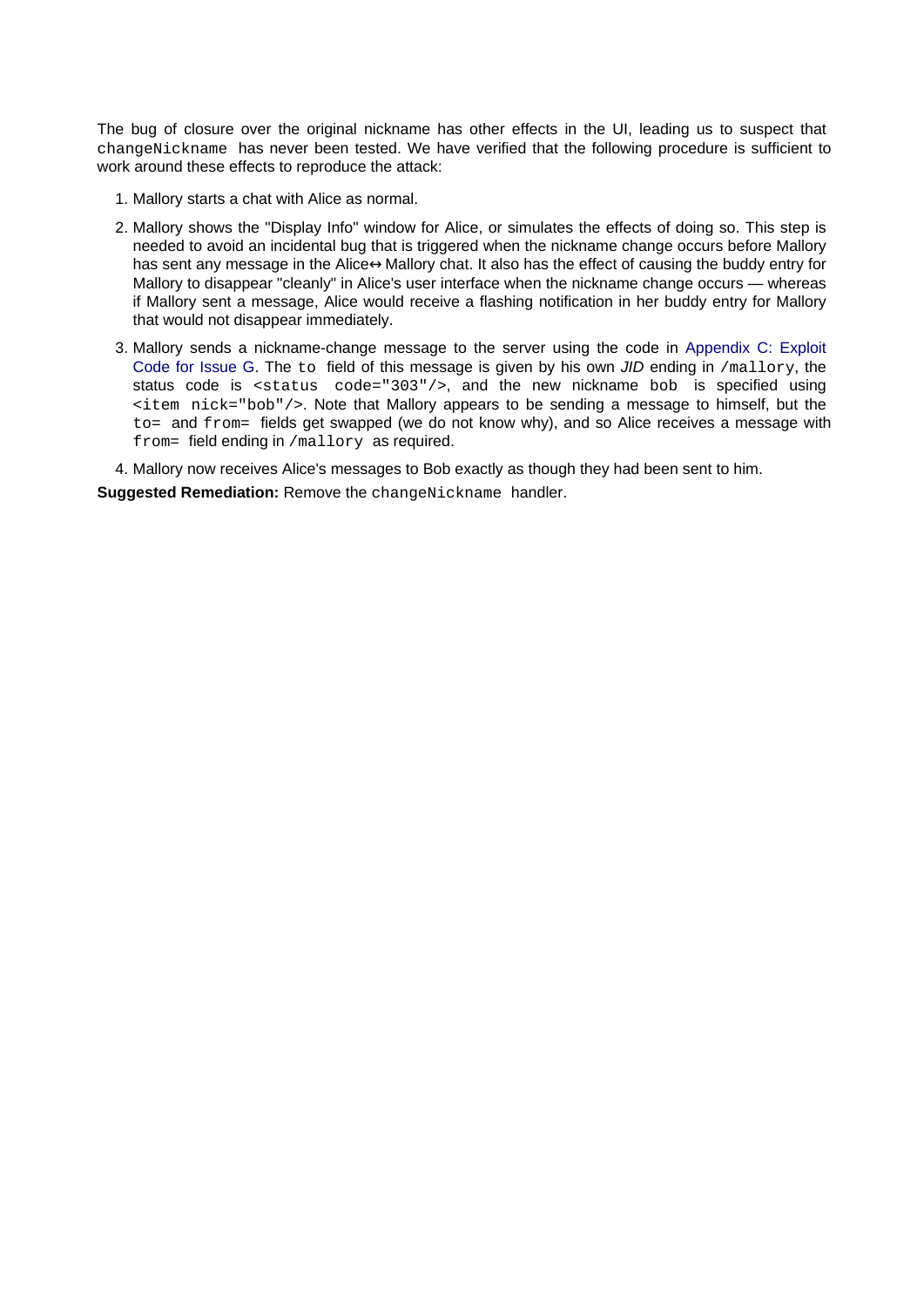### <span id="page-16-0"></span>**Issues Without Known Exploits**

This section describes issues for which we have not discovered an exploit in the current Cryptocat use. These issues could become exploitable when other code changes, so they represent some potential future security risk.

### <span id="page-16-1"></span>**CTR-mode Overflow**

The CTR mode implementation in  $mode-ctr.js$  fails to carry when the increment of the least-significant word overflows. This means a re-used counter and confidentiality leak for messages longer than 2^32 blocks, which is 2^36 bytes for AES, with its 16-byte blocks. This is not exploitable in Cryptocat because message lengths are always shorter than this. (The file transfer chunk size is (2^16 - 1025) bytes.)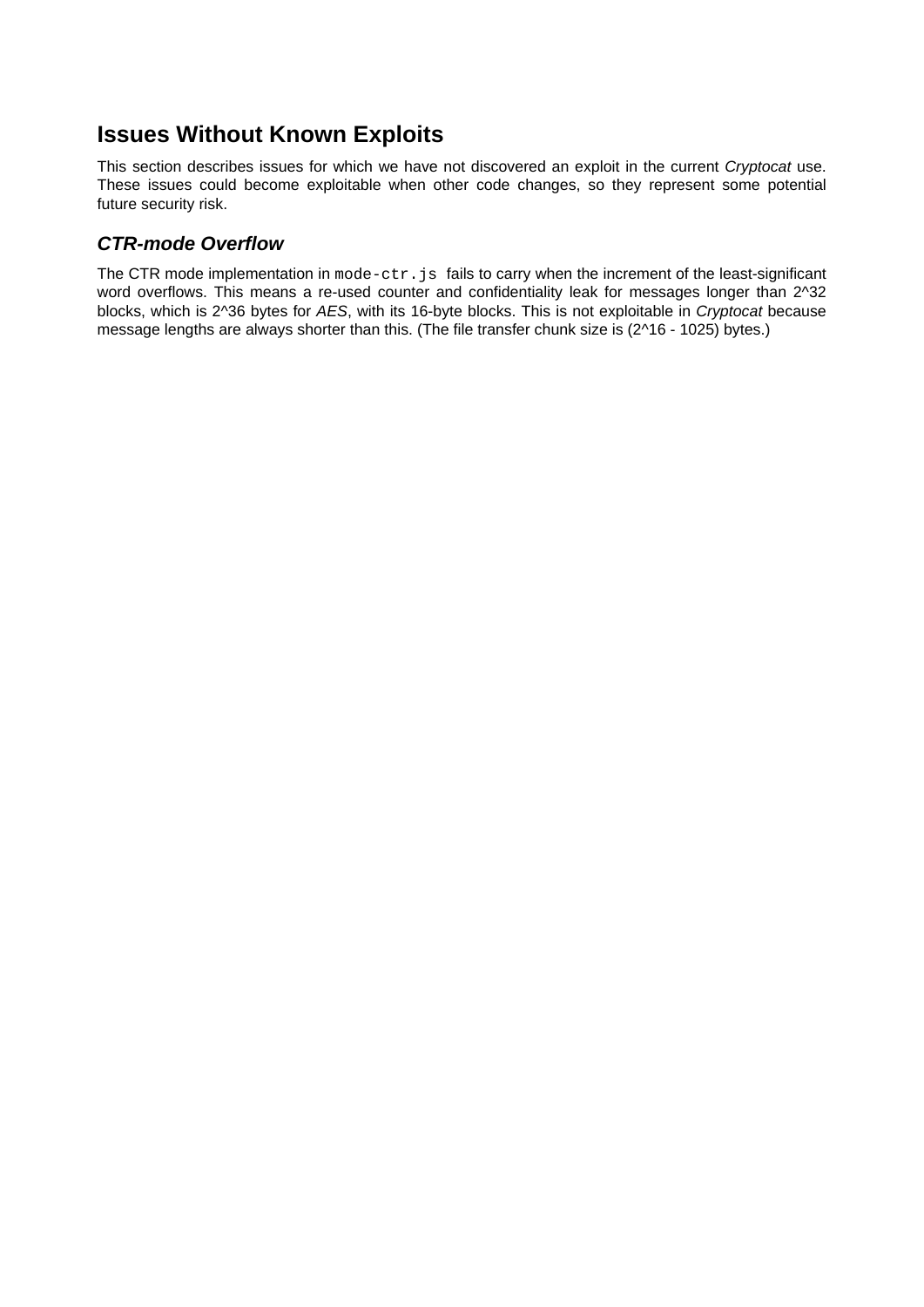# <span id="page-17-7"></span><span id="page-17-0"></span>**Future Work**

## <span id="page-17-1"></span>**Protocol Analysis, Design, and Implementation**

Cryptocat is pushing the boundaries of usable, secure, and multiparty messaging. By dint of this innovative niche, it would benefit as much or more from security-aware protocol analysis and design collaboration as it does from code auditing and penetration testing.

### <span id="page-17-2"></span>**Multiparty Chat**

A key area of unresolved issues is the group-chat protocol design and related security features. The current multiparty chat protocol is an in-house design and would benefit from protocol specification refinement, design analysis, and potential design changes.

In terms of product engineering, our intuition is that replacing this protocol with a community-developed standard will lead to better security in less time. This of course depends on such a community-developed standard emerging.

Unless a community standard emerges very quickly, it is still valuable to improve the security of the multiparty chat protocol, and we recommend this general roadmap: First, review the existing specification to empirically determine which security properties it provides, noting ambiguity when present. Second, rewrite the specification to follow from those properties (in contrast to describing the procedures or data formats). Third, separate out the procedures and data formats from the abstract protocol and its security goals. At this point solicit more scrutiny from the community. This work can also contribute to the development of the community standard alluded to above.

### <span id="page-17-3"></span>**File Transfer**

Like the multiparty chat protocol, the file-transfer features of Cryptocat are developed in-house as integrated extensions to both *XMPP* and OTR. We suggest that file transfer not be reenabled until a more secure protocol is available; our suggestions for such a protocol are described in [Remediation for Issues](#page-6-3) [A and B](#page-6-3).

### <span id="page-17-4"></span>**OTR & Cryptographic Libraries**

This audit did not focus on the OTR implementation, nor the cryptographic libraries used by Cryptocat. While we examined these dependencies as necessary for our investigations, these would benefit from focused, targeted audits.

### <span id="page-17-5"></span>**JavaScript Cryptography**

There are open unresolved issues with respect to *JavaScript*-based security applications. These are probably more relevant for security research rather than security audit work, but sometimes the lines can be blurry.

Two areas which concern us are delivery and verification of the Cryptocat add-on, and side-channel analysis.

## <span id="page-17-8"></span><span id="page-17-6"></span>**Open Questions & Concerns**

- Conversations with guessable room names can be "burst-in-on". Does the documentation say to use unguessable room names? (Note that room names are always known to the server.)
- The *OTR* protocol appears to allow an attacker to force messages to be selectively dropped. It protects against message reordering, but forcing a message to be dropped will not prevent subsequent messages from the same buddy from getting though, and will not cause any warning. Verification: reading the [OTR v3 protocol specification](https://otr.cypherpunks.ca/Protocol-v3-4.0.0.html), and the (ctr <= sessKeys.rcv counter) check in the handleDataMsg function from otr.js.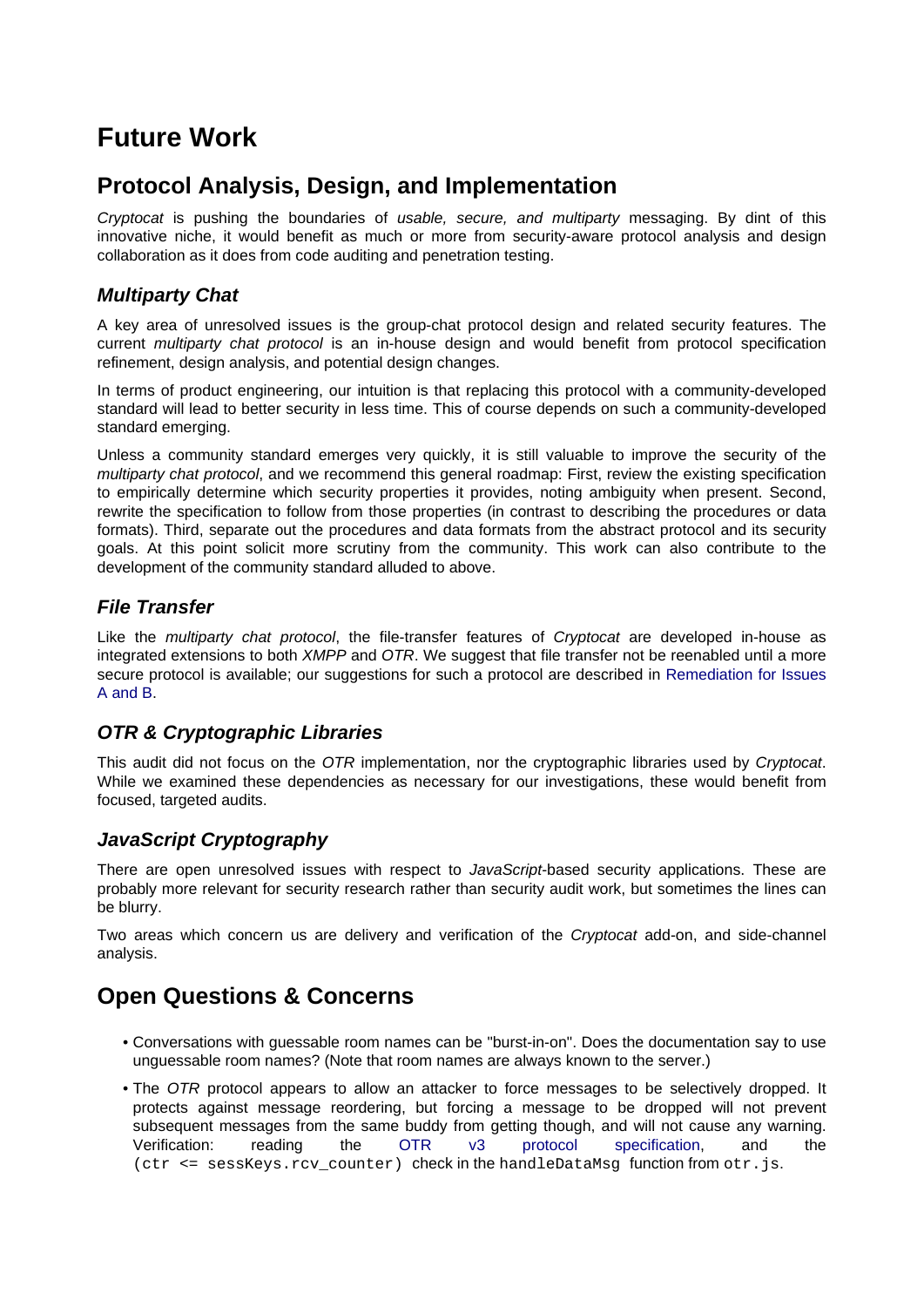- We did not check for the possibility of downgrade attacks to OTR v2. (Both OTR v2 and OTR v3 are enabled by default, and this default is not overridden by Cryptocat.)
- We tried to determine whether an attacker exploiting issue F could also prevent the notification in the main conversation window, but were not able to establish whether or not that was possible.
- There may be the potential for inconsistent state between the user interface and the global currentConversation variable if there is an exception in switchConversation.
- "Major new feature: *Cryptocat* now automatically reconnects to conversations when disconnected, without troubling the user. Cryptocat will automatically detect accidental disconnections and wait for the Internet connection to be re-established before reconnecting." (from [CHANGELOG.md](https://github.com/cryptocat/cryptocat/blob/80f41fdfac5ed503d0837d8fa29f6364a73478be/CHANGELOG.md#cryptocat-2114)) Does that mean it is now possible for an attacker to edit out parts of a conversation without troubling the user?
- Question: If the IV parameter passed to the crypto-js library has the wrong type or is not long enough, undefined propagation could compromise confidentiality. What happens if a non-Array general object is passed as IV? What happens if a short Array is passed? We suspect this could be a disastrous, silent security failure. We manually inspected every call site, and performed some live tests with assertions within *Cryptocat* proper to gain confidence that the *IV* is the right type, size, and has the correct element types and range.
- Concern: There is a type-dependent return from Cryptocat.getBytes() which actually causes calls to Cryptocat.encodedBytes $(1, \ldots)$  to throw an exception.
- Concern: Cryptocat.fileKeys[nickname] is used for transfers in both directions. Is this a problem?
	- What happens if Alice begins receiving \$FILE from Bob, then initiates a send to Bob?
- .position > .file.size seems off-by-one (if position = .file.size then the file has all been sent already)
- Why does it use FileReader and readAsDataURL? This should be documented in a comment. (My guess: the data is in a string of Unicode chars and needs to be converted to a sequence of bytes, and the Unicode-encoding way of doing it is inefficient on chunks this large.) Why not use readAsArrayBuffer?
- $\bullet$  otr. js ignores the OTR TLV type 8 4-byte type indicator and assumes it is a filename. This might break compatibility with a future OTR standard.
- Why are only certain types (MIME types) of files allowed? This should be documented, for example on a web page, wiki, or text file, and the code that enforces that restriction should have a comment saying where to find the documentation of it. Perhaps in <https://github.com/cryptocat/cryptocat/wiki/OTR-Encrypted-File-Transfer-Specification>, or perhaps a more user-focused manual.
- Cryptocat.fileSize should be named Cryptocat.maximumFileSize.
- The seq parameter in the file-send protocol is maintained in the sender, received by the receiver, and stored by the receiver in the  $r$ cvFile structure, but is not actually used for anything. Remove all uses of it (since *IBB* protocol requires a seq parameter to be sent in the data message, but Cryptocat doesn't use that parameter, just hard-code it to 0).
- strophe.js getUniqueId is documented as resetting to 0 for each connection, but it actually resets to a random integer from [0,10000). Opened ticket resets to a random integer from [0,10000). Opened ticket <https://github.com/strophe/strophejs/issues/35>. The ticket was closed by the strophe authors by setting the uniqueId to 0. This affects [Issue C. Substitution of File Contents By Hijacking Entry in](#page-8-1) [User Interface](#page-8-1).
- As documented in [Appendix B: Work Log](#page-24-1), we concluded that BOSH is resistant to CSRF attacks provided that the sid parameter is unguessable. Much later, we realized that the sid parameter is not unguessable. Is there anything else protecting BOSH from CSRF attacks?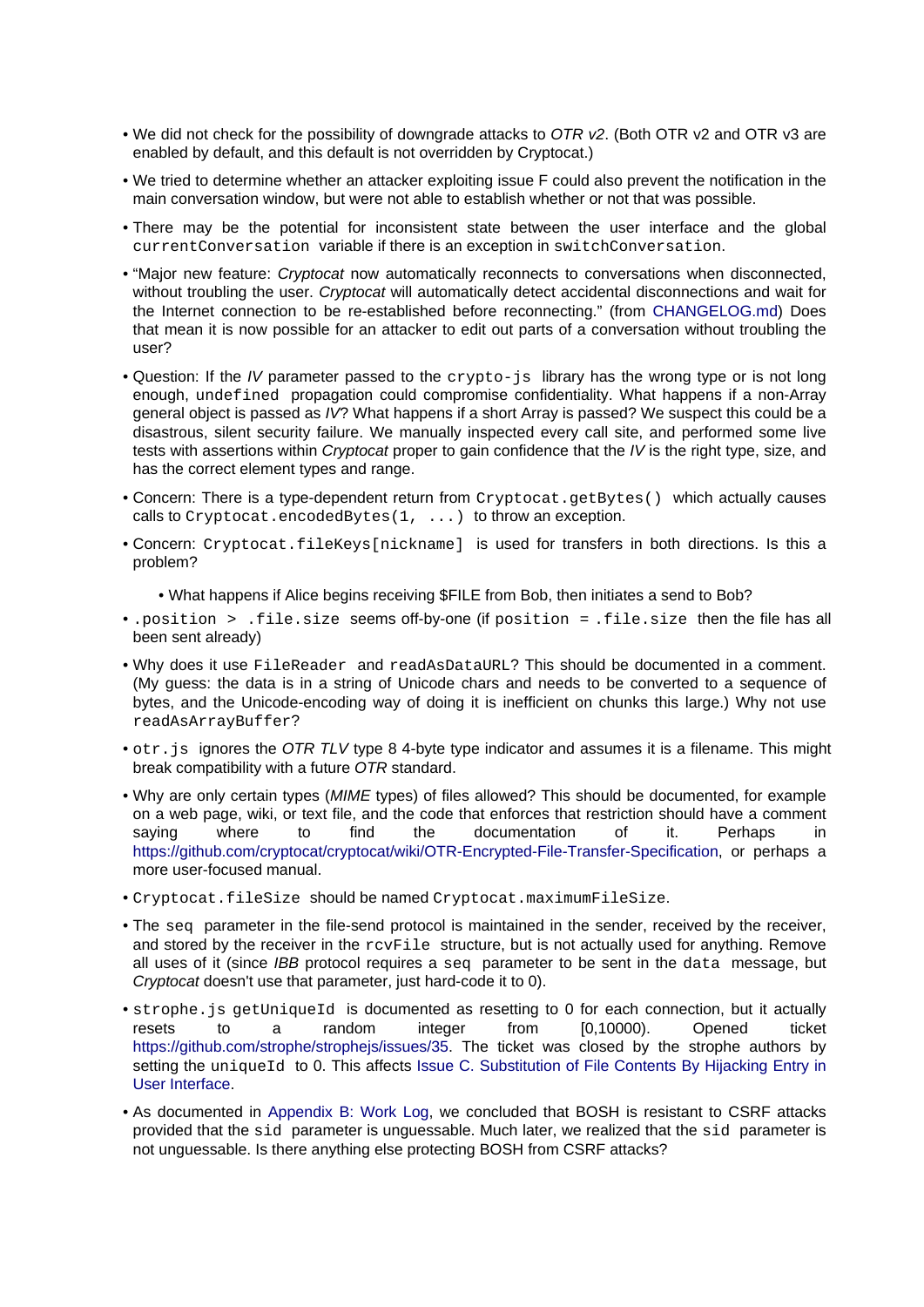# <span id="page-19-0"></span>**Recommendations**

## <span id="page-19-1"></span>**Coding Practices**

• The Cryptocat implementation quards against XSS attacks by storing potentially attacker-controlled data, such as nicknames, as strings and escaping them close to the point of use. This in practice results in escaping logic being scattered in many places over the source, including Mustache templates as part of the source; if any one of the necessary places is omitted, there may be an XSS vulnerability. If instead such data were held in an object that is not usable directly as a string, it would be much easier to ensure consistent and auditable validation and escaping.

(In JavaScript all objects have implicit coercions to string; however, the implicit coercion may yield a harmless constant, in which case it is not a security risk for it to be invoked accidentally.)

• A common idiom in *Javascript* code is for a function to behave differently depending on the type of its arguments. This can make it harder for reviewers to correctly trace control flow (as they might misinterpret or misremember which of the behaviors of the function will be executed in a certain case), and can similarly lead developers to call the function incorrectly. Some of Cryptocat's dependent libraries use this idiom. We would recommend to the authors of those libraries to instead write separate functions for each separate behavior.

Examples:

- OTR.prototype. sendMsg in otr. is (from the otr. is codebase), which does something different if its second argument is true.
- OTR.prototype.\_sendMsg in otr.js also does something different if its msgstate is CONST.MSGSTATE\_PLAINTEXT.
- selectCipherStrategy() in cipher-core.js (from the crypto-js codebase) is scary, because what it does depends on whether the type of its key argument is string or other.
- Cryptocat itself uses in one place a similar idiom, of returning different types of argument from a function in different cases. This is in Cryptocat.getBytes(), which returns different types depending on whether its first argument is 1 or a number greater than 1. As mentioned in [Open](#page-17-8) [Questions & Concerns,](#page-17-8) Cryptocat.encodedBytes() doesn't take into account the fact that Cryptocat.getBytes()'s return value is of varying type, so if you invoke Cryptocat.encodedBytes(1, …), it will throw an exception. We recommend making each function return the same type of object in all cases.
- The crypto-js codebase makes heavy use of a .extend prototypical inheritance by copy-then-modify. Additionally it has a very deep abstraction hierarchy for only a few actual ciphers and modes. These two styles make it extremely cumbersome to audit by source.
- The key structure which has two slots, 0, and 1, should instead be a struct with named slots. Recommendation: Use named properties rather than fixed Array indices (tuple-style), or if tuple style has some advantage, define constants for the indices, rather than using magic constants.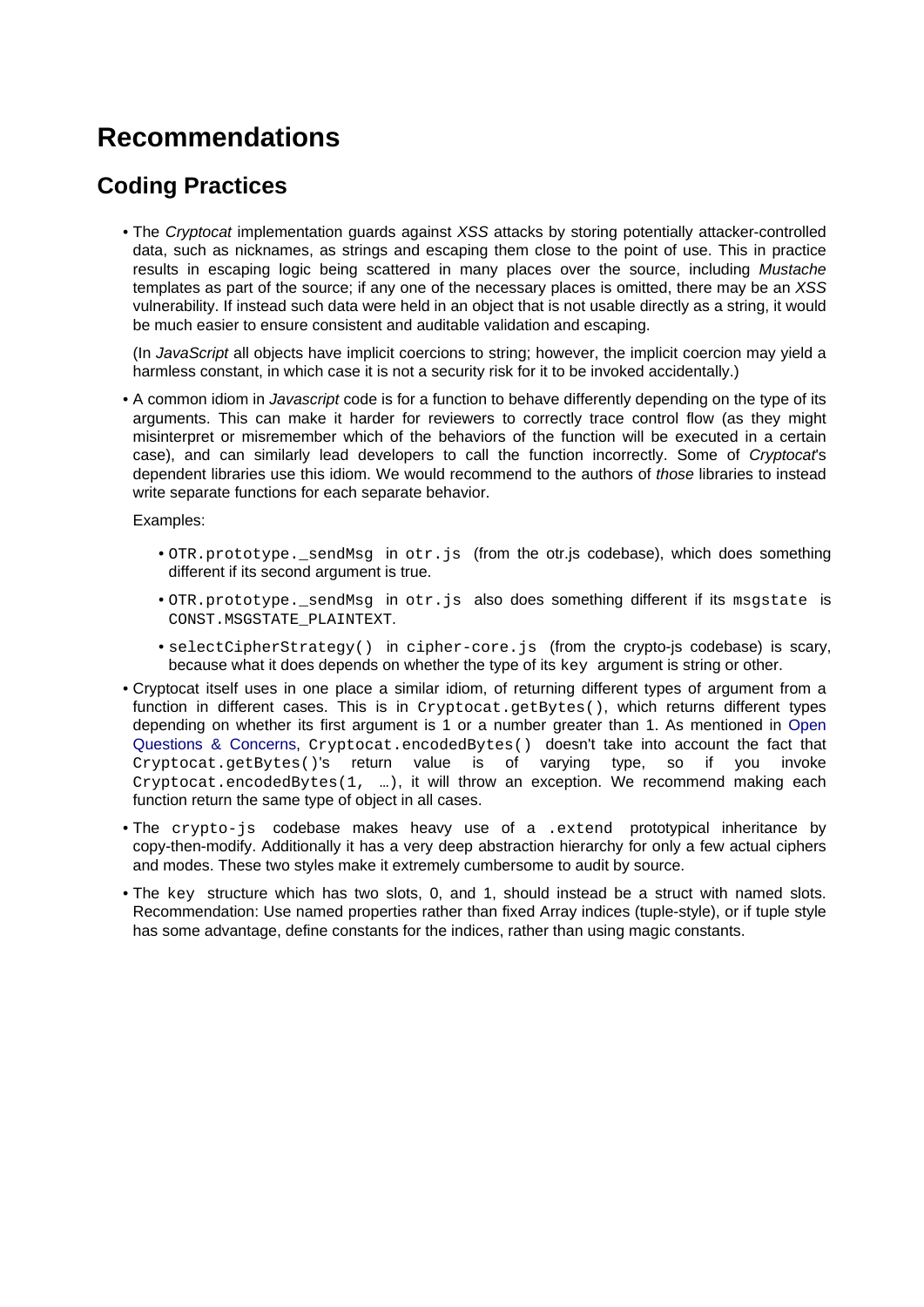# <span id="page-20-0"></span>**Appendix A: The life cycle of the Cryptocat file transfer**

Here are our notes describing our understanding of the Cryptocat file transfer protocol, along with the parts of the rest of the protocols that are necessary to evaluate the security of the file transfer protocol. This is described in chronological order of one (or more) file transfers.

1. The server tells a client there is a Presence session, with a Nickname.

Note: there is no attempt to enforce constraints on what Nickname gets used, other than that it can't be currently in use (see [Issue E. You Log Out, Attacker Logs in with the same Nickname, Your](#page-11-1) [Friend Thinks The Attacker is You](#page-11-1)).

2. Now the server can deliver messages between clients, which OTR uses to do its protocol, resulting in a Diffie-Hellman shared secret.

Note: if the user does not perform the optional Socialist Millionaire Protocol authentication, then this is vulnerable to a Man-In-The-Middle attack (see [Issue E. You Log Out, Attacker Logs in with the](#page-11-1) [same Nickname, Your Friend Thinks The Attacker is You](#page-11-1)).

The resulting OTR keys are stored in an OTR object, which is stored in a hashtable named otrKeys, indexed by the Nickname.

3. OTR generates a new DH shared secret "on every round trip" (see below for precisely what that means). After it generates a new DH shared secret, it begins using it to protect all messages that it sends from that time on.

By "on every round trip" means: after a new DH shared secret is generated, then the next OTR Data Message sent will contain an advertisement of a new DH public key. After that advertisement is received by the peer, then the next OTR Data Message that the peer sends will contain an acknowledgement of his receipt of that new DH public key. Once that acknowledgement is received by first party, it will begin using the new DH public key which will result in a new DH shared secret.

- 4. Whenever a client initiates a file send, then all the following things happen (in order and synchronously) in the *Cryptocat* client on the file transmitter side:
	- a. The file transmitter generates a random 128-bit number encoded in hexadecimal, and appends the file's extension. We'll call this the "file identifier", although in the source code it is usually called the "filename".
	- b. The OTR object sends the file identifier (called a "filename" in this protocol), encrypted and authenticated, through OTR (using the current DH shared secret), and calls back to Cryptocat to deliver an "extra symmetric key" (which is derived by OTR from the current DH shared secret).

(See the call to on('file',  $\ldots$ ) in handlePresence in cryptocat.js.)

c. The file transmitter diversifies the extra symmetric key into an encryption key and a MAC key, and stores the pair of keys (encryption key and MAC key) in the hashtable named fileKeys under the index of the nickname of the intended file-receiver and then under the index of the file identifier: i.e. if the source code used this terminology, the indexing into fileKeys would be written fileKeys[receiversNick][fileIdentifier].

N.B. The same OTR-generated key can be used for multiple file transfers here (see [Issue A.](#page-3-2) [Disclosure of File Contents Due to Re-use Of Key and IV a](#page-3-2)nd [Issue B. Integrity Key and IV](#page-5-1) [Reuse in File Transfer](#page-5-1)).

d. The file transmitter then generates an sid, which is guaranteed to be unique within the scope of that Cryptocat client's current connection to the XMPP server.

N.B. If the client disconnects and reconnects to the *XMPP* server, then subsequently generated sids could collide.

e. The file transmitter stores the filehandle (giving access to the file on the local filesystem), the nickname of the receiver, the encryption and authentication keys, and a counter in a hashtable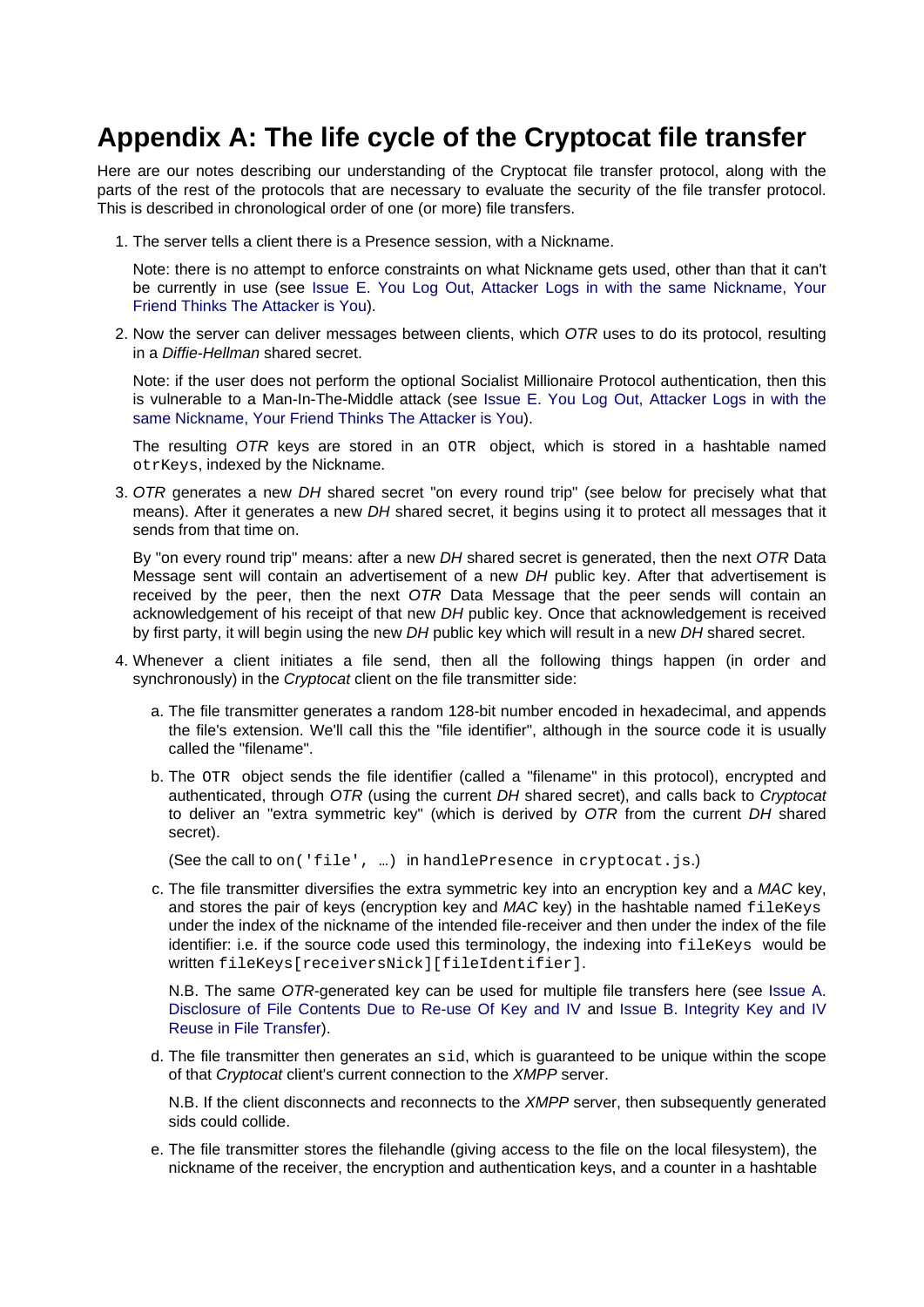named files in fileTransfer.js, indexed by the sid. (See Cryptocat.beginSendFile in fileTransfer.js.)

f. The file transmitter initiates a strophe file transfer, which sends the sid and the file identifier (called a "filename" in this protocol) over an unencrypted and unauthenticated protocol. (This message is unencrypted and unauthenticated at this layer, not at the underlying client↔server transport layer; i.e. the server is going to see and have the opportunity to manipulate those values, and unless both clients use TLS to the server, then other parties will as well.) In the same message, the file transmitter client also includes a file size and MIME type.

(See Cryptocat.beginSendFile in fileTransfer.js and send in strophe.si-filetransfer.js.)

g. The file transmitter then deletes fileKeys[receiversNick][fileIdentifier].

- 5. Now the following events might eventually occur in the intended file-receiver, as caused by some of the network sends in step 4 ("Whenever a file transfer is initiated"), above.
	- a. Whenever the encrypted and authenticated file identifier is received over the OTR protocol in the receiver, the OTR object calls back to the Cryptocat code to deliver the file identifier and the extra symmetric key. The Cryptocat code in the file receiver diversifies the extra symmetric key into an encryption key and a MAC key, and stores the pair of keys (encryption key and MAC key) in the hashtable named fileKeys under the index of the nickname of the file sender and then under the index of the file identifier: i.e. fileKeys[sendersNick][fileIdentifier].
	- b. Whenever the unencrypted and unauthenticated strophe file-transfer message is received in the file receiver, the message comes with a from field containing the nickname of the sender, as supplied by the server. The file receiver takes these five fields: from, sid, file identifier (called "filename" in the protocol and in the source), size, and mime-type, and stores them in a hashtable named rcvFile in fileTransfer.js. They are indexed in rcvFile first by from and then by sid. The strophe implementation sends back an acknowledgement message (a "noop" in the strophe protocol) to indicate to the sender that the IBB (In-Band-Bytestream) protocol is supported.
		- a. N.B. The file transmitter can choose to send anything it likes for sid, file identifier, size, and mime type. The file transmitter could choose an sid that matches an sid used by a different peer of the file receiver client, or that matches an sid used by the file receiver client, if it chose. (The sid could be learned by other peers or by the server, or could even be guessed "blind" if necessary since they have only approximately 10,000 possible values and are generated by Math.random.) The file transmitter could not choose a file identifier that matches a file identifier used by a different peer of the file receiver client (file identifiers are too large to be guessed and are generated with cryptographic-quality randomness). The file transmitter *could* choose a file identifier that matches a file identifier used by itself previously or concurrently. The file transmitter could choose a file identifier used by the file receiver client in a previous or concurrent file-send operation in the opposite direction — from the client currently operating as file receiver, if it previously or concurrently sent a file.
		- b. N.B. The server can choose anything that the file transmitter could choose (from 5.b.a. above). (There is no end-to-end encryption or authentication to prevent the server from seeing and altering these values as it likes.) In addition, the server can send the from field set to whatever it likes (there is not, at this point, any cryptographic authentication showing that the controller of a certain nick sent these fields). In addition, the server knows the exact sid used by each client and could send a sid chosen to match any of them. In addition, the server knows the file identifiers used by all clients (since the file identifiers are sent unencrypted in the strophe protocol, in addition to being sent encrypted in the OTR protocol), so it could choose to send a file identifier equal to any of them.
- 6. Now the following event might eventually occur in the file transmitter, as caused by the network send from the receiver's strophe implementation in 5.b: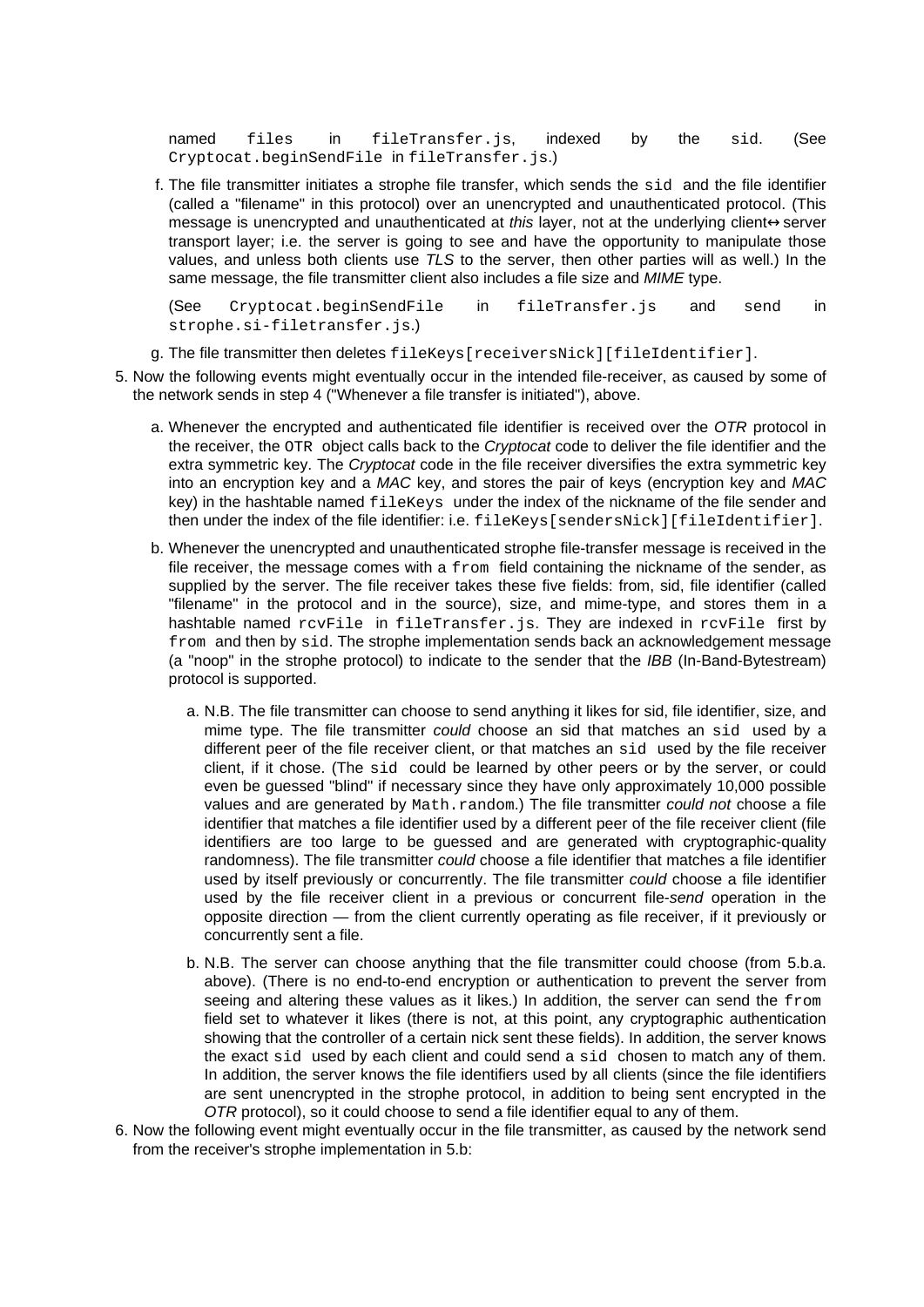- a. Whenever the strophe acknowledgement message from the file receiver arrives (indicating that the receiver is capable of IBB), then the file transmitter sends an IBB 'open' message, which contains the receiver's nickname, the sid, and the chunksize. This message is transmitted unencrypted and unauthenticated.
	- a. N.B. the file transmitter can choose anything it likes to send for the sid and the chunksize.
	- b. N.B. the server can choose anything that the file transmitter could choose (from 6.a.a above). In addition, the server can send the "from" field set to whatever it likes. As mentioned above, the server also knows the sids of all clients.

(See Cryptocat.beginSendFile in fileTransfer.js.)

- 7. Now the following event might eventually occur in the file receiver, as caused by the network send from the file transmitter's 6.a.:
	- a. Whenever an IBB 'open' message is received, the client uses the from and sid values from the message to retrieve the file identifier from the rcvFile hashtable, i.e. fileIdentifier = rcvFile[from][sid].filename, and then fetches the keys from the fileKeys hashtable, i.e. key = fileKeys[from][fileIdentifier], and then stores the keys in the rcvFile hashtable, i.e.  $rcvFile[from][sid].key = key$ , and then deletes the key from the fileKeys hashtable, i.e. delete fileKeys[from][fileIdentifier].

The file receiver client then sends an IBB "result" message back to the file transmitter.

(See case 'open' in Cryptocat.ibbHandler in fileTransfer.js and open in strophe.ibb.js.)

- 8. Now the following event might eventually occur in the file transmitter, as caused by the network send from the file receiver's 7.a., or as caused by the network send from the file receiver's 9.a.:
	- a. Whenever an *IBB* "result" message is received in reply to the *IBB* "open" message, the file-transmitter client executes Cryptocat.sendFileData (from fileTransfer.js) with its to argument set to the intended receiver's nick, and its sid argument set to the sid. (See Cryptocat.beginSendFile in fileTransfer.js.)
	- b. Whenever the file transmitter's sendFileData method is invoked, the file transmitter looks up the file-being-sent's position, filehandle, counter, and encryption key, and total size from the files hashtable in the fileTransfer. is, under the index of the sid.

The file transmitter then computes the bounds of the next chunk of the file (where a "chunk" is 64,511 bytes long, or shorter if there are not that many bytes left in the file), starting from the current "position", sets the position (on the object in the files hashtable under the sid index) to the index number of the next byte after the chunk, and increments the counter (on the object in the files hashtable under the sid index).

The file transmitter then reads the chunk from disk, and when the chunk is loaded into memory, it encrypts it with AES-256 in CTR mode using the encryption key and counter from the object stored under the sid index in the files hashtable.

It then generates a header consisting of the counter value and the total number of chunks and computes a MAC over that header plus the ciphertext chunk, using the MAC key from the object stored under the sid index in the files hashtable.

It then appends the MAC tag to the ciphertext chunk and sends an *IBB* "data" message with the data consisting of ciphertext chunk followed by the MAC tag. The IBB "data" message includes, in addition to the data, a from and sid.

- a. N.B. the file transmitter can choose anything it likes to send for the sid.
- a. N.B. the server can choose anything that the file transmitter could choose (from 8.b.a above). In addition, the server can send the "from" field set to whatever it likes. As mentioned above, the server also knows the sids of all clients.

When/if the file transmitter receives an IBB "result" message in response to this send, then it invokes its sendFileData method again.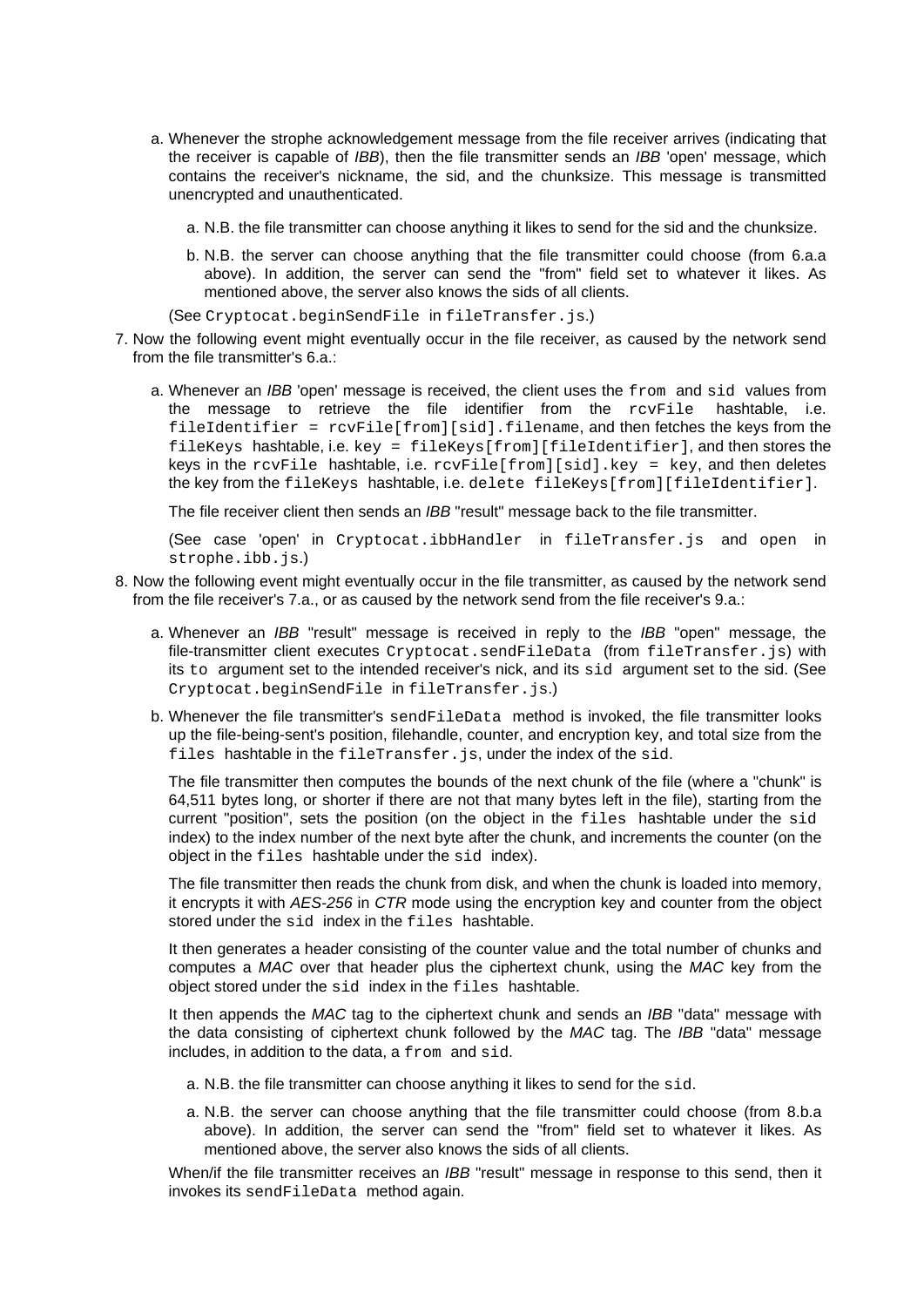(See Cryptocat.sendFileData from fileTransfer.js.)

- 9. Now the following event might eventually occur in the file receiver, as caused by the network send from the file-transmitter's 7.b.:
	- a. Whenever an  $IBB$  'data' message is received, the client uses the  $from$  and  $sid$  values from the message to look up the object in the rcvFiles hashtable indexed under the from and then the sid.

From that object it reads an abort flag, and if that flag is set it returns.

Next, from that object it reads the encryption and MAC keys, counter, and total number of blocks. It generates a header containing the counter and total number of blocks, computes a MAC on that header using the MAC key, parses out the MAC tag from the data from the message, and compares its generated MAC tag to the one from the message. If they differ, it sets the abort flag on the object indexed under from and sid in the rovFile hashtable and returns.

Next, it decrypts the chunk using the key and counter. It appends the plaintext chunk data to an attribute named data of the object which is indexed under the from and sid in the rcvFile hashtable, and increments the counter in that object.

(See the 'data' case in Cryptocat.ibbHandler in fileTransfer.js.)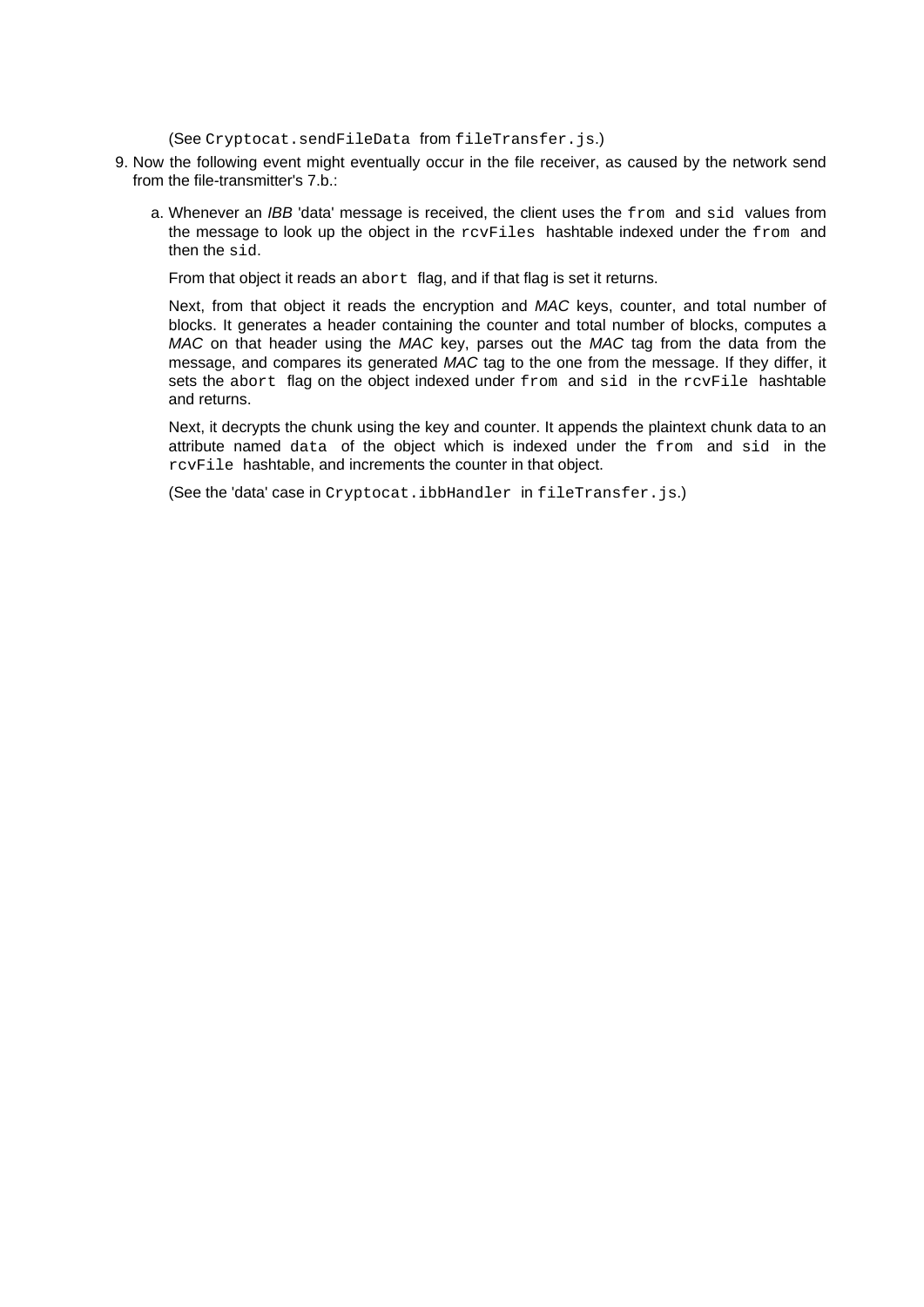# <span id="page-24-1"></span><span id="page-24-0"></span>**Appendix B: Work Log**

We checked the Chrome store archive against the git tag and discovered a discrepancy. We created [Issue 500 t](https://github.com/cryptocat/cryptocat/issues/500)o highlight this issue.

• Part of this issue is that the Chrome store automatically transcodes images which changes the archive contents and hash from what a developer submits. This inhibits an auditor from building a Chrome package to compare against the Chrome store release. We attempted to notify the Chrome store about this issue.

We examined changes in the  $otr$ . is dependency.

• Discovered extra\_symkey which is used for file transfer.

We examined  $str.$  js prepareMsg() function which is used for both chat messages and to initiate file transfers.

• Things we *didn't* cover: SMP-based authentication, the user interface when it fails, the code implementing same.

We examined file transfer thoroughly throughout the cryptocat. is, etc/fileTransfer. is, otr. is, and lib/crypto-js/\*.js.

- We mainly focused on the call stack in the crypto-js dependency, rather than analysing the entire codebase, so we focused on the AES and CTR mode implementations.
	- Note: We have a concern about a potential security failure if IV is the wrong type, size, or element type/range when using counter mode in this dependency. We analyzed Cryptocat's current call sites and believe it uses IV s of the correct type and size.
- We investigated a concerning counter rollover behavior in crypto-js and verified that Cryptocat currently will never cause this rollover in file-transfer encryption. However, this is a danger for future development.
	- The restriction on file transfer MIME type is described in the UI but not documented or justified in the [Wiki Specification of File Transfer](https://github.com/cryptocat/cryptocat/wiki/OTR-Encrypted-File-Transfer-Specification).

We investigated the entire source and use of etc/random.js:

- Examined how seeds are distributed to web workers: workers/keyGenerator.js and workers/smp.js.
- We examined the API and call sites to gain assurance that there are not insufficient-entropy flaws due to buffer encodings as have been discovered in the past. The new API makes the encoding much more explicit using explicitly-named encodings. We believe the correct encoding is used at each call site, so we have confidence this kind of flaw is not present in the current codebase.

We also briefly skimmed the complete source to  $\frac{1}{b}$ salsa20. js to identify any glaring problems, but saw none. We did not thoroughly verify the implementation correctness, such as by comparing test vectors against other implementations, nor did we analyze side-channel issues which may leak secret state.

We examined portions of lib/strophe/ relevant to understanding interactions between XMPP, OTR, and Cryptocat data structures and event interleaving.

We did minimal analysis on the potential for XSS and CSRF vulnerabilities:

- We believe BOSH is resistant to CSRF attacks provided the sid parameter is unguessable. Viewing requests and responses in the browser's developer tools suggests this is true. We did not analyze if participants in a group chat can learn sufficient details to create a CSRF attack vector against other users. (Also, if this were a problem, it would be common to all BOSH implementations. We have not yet investigated if this is a commonly known issue.)
- We performed only a few XSS tests, such as injections in the username or chat contents. The former is inconclusive because we did not bypass client-based input-side restrictions that a malicious client could bypass, and the latter was unsuccessful.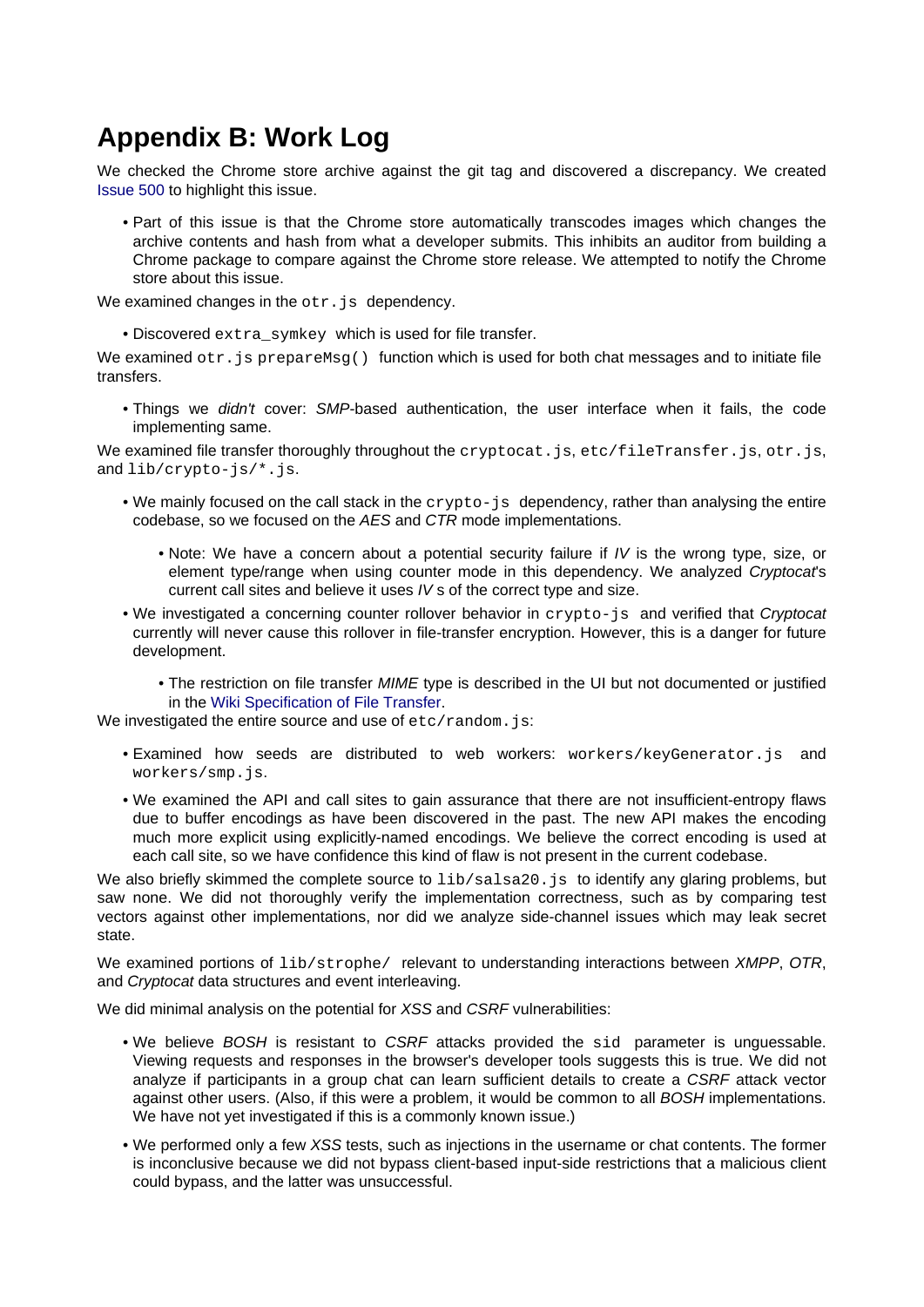• Our investigation into these kinds of web-frontend attacks was not very thorough. We did investigate lib/bigint.js:

• Found and filed a performance bug which we do not believe is security relevant, [OTR Issue 41](https://github.com/arlolra/otr/issues/41).

• Examined implementation of Maurer's algorithm before realizing it is unexercised in Cryptocat.

We investigated the potential for cross-site postMessage() abuse against the web workers; however, they are anonymous web workers, and thus protected against this attack vector by JavaScript referential semantics.

Investigated authentication, mainly in one-to-one OTR chat:

• Filed Issue 506 about a dubious time-based retry loop for sending public keys.

Experimented with nickname reuse between clients at different times in the same channel.